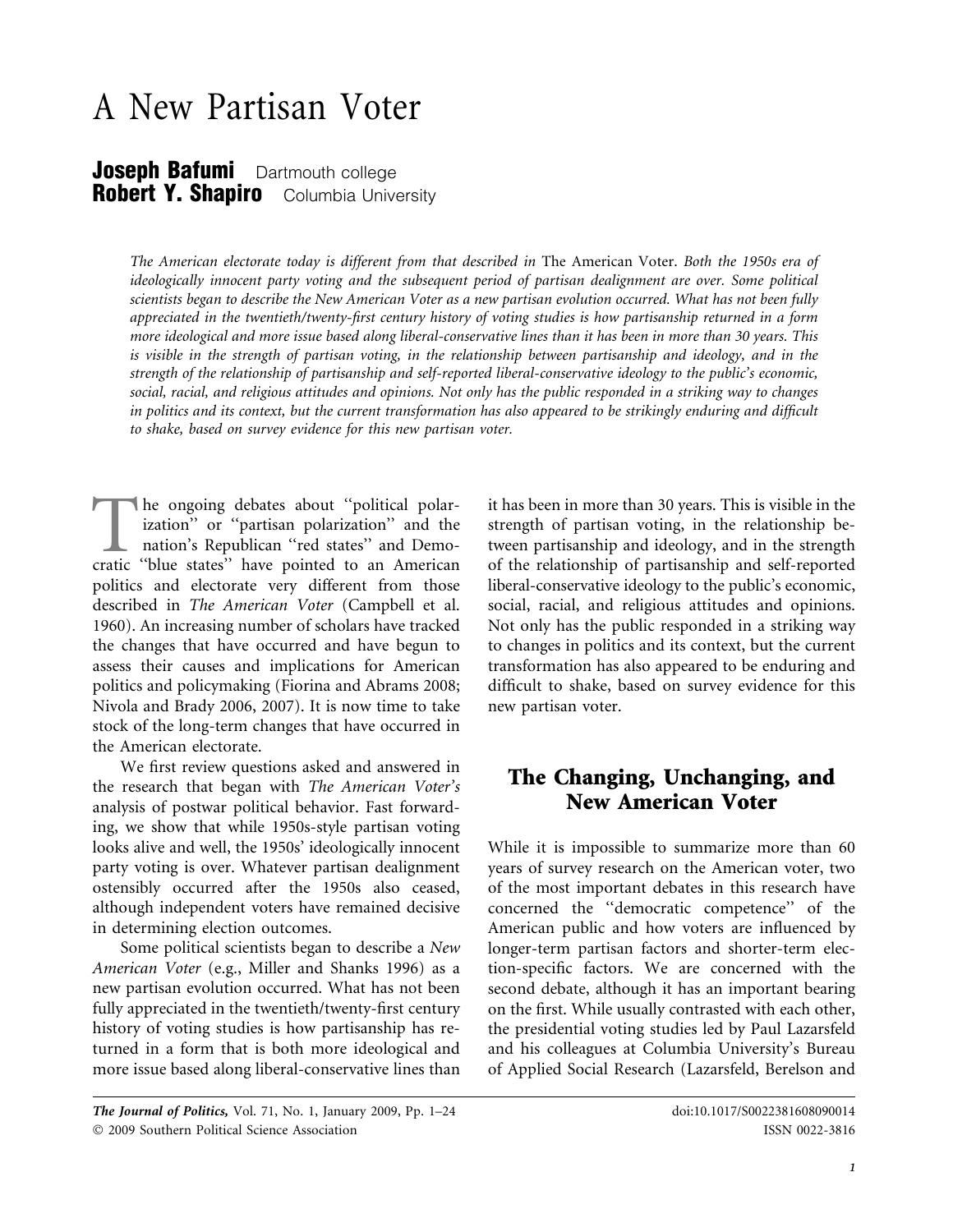Gaudet 1944; Berelson, Lazarsfeld and McPhee 1954) and Angus Campbell and his colleagues at the emerging Survey Research Center at the University of Michigan (Campbell et al. 1960) shared an interest in and emphasis on the partisan-Democratic versus Republican bases of voting.

When Lazarsfeld's group did not find the shortterm campaign and communication effects they had expected, they focused on the more prevalent socioeconomic bases of partisanship and the importance of interpersonal communication that reinforced the sociological influences on voting or provided new information on the current campaign. In contrast, Campbell et al. (1960) emphasized the deeper psychological aspects and influences of partisanship involving the enduring effect of the New Deal realignment (and its socioeconomic bases), affect, generational transmission, and how, in effect, psychological balancing and avoiding dissonance led voters to adhere to partisan predispositions at election time. Electionspecific variables, such as candidate characteristics and specific major issues (e.g., war, the economy), had smaller effects, although they could be decisive in producing deviations from the partisan balance in the electorate.

What was striking about the findings of these studies was not the centrality of partisanship but the limited effect of policy issues on voting. This, along with voters' limited factual knowledge, helped to spark the debate regarding the public's political competence, which the next wave of voting studies examined further. Some of these studies argued that the findings of the 1940s and 1950s may have been "time-bound." Post-New Deal elections to the 1960s were, relatively speaking, not ideologically tumultuous, in contrast to the 1930s or earlier periods (for which adequate national survey data were not available). The 1960s period saw expanded political conflict precipitated by the civil rights movement, the Vietnam war protests, and other emerging left-right ideological conflicts.

Two important and widely debated political science works that examined the effects of the new political context were The Changing American Voter (Nie, Verba and Petrocik 1979) and the ''Issue Voting'' symposium in the 1972 American Political Science Review, led by Pomper's (1972) ''From Confusion to Clarity'' (see also Pomper (1975)). Nie, Verba and Petrocik (1979) showed a decline in the number of party identifiers as the number of self-identified independent voters increased. This could be related to disenchantment with the two major parties, the lapse of time since the New Deal realignment, and the entry of a new generation of voters. The relationship between partisanship and vote choice thus appeared to weaken. The authors also got bogged down in a messy debate about whether the politics of the 1960s made voters more ideologically attuned and consistent or ''constrained'' in the Converse (1964) sense. One change from the 1950s that Pomper emphasized was that the grounding of partisanship in opinions on policy issues became more apparent, so there was a clear substantive policy dimension to self-identified partisanship. These findings reflected better on the electorate's competence, and the argument that political context mattered was persuasive, especially as data from 1972 to 1976 showed that by 1976, the effects of political conflict–over civil rights, the Vietnam War, law and order, and other issues–wore off somewhat (Nie, Verba and Petrocik 1979; Pomper 1975).

So had the American voter changed in any fundamental way after all? One immediate response to Nie, Verba and Petrocik (1979), Pomper (1972, 1975) and others was that methodological and data limitations raised questions about whether any significant change occurred in the 1960s concerning the public's ideological thinking and the issue content of partisanship. Subsequent to The American Voter (1960), the National Election Study (NES) changed its question format, so ''changes'' in the 1960s and 1970s could have been artifacts of the differences in measurement. Smith's (1989) The Unchanging American Voter contributed significantly to this debate and critique. Further, Pomper's findings of the increasing relationship between partisanship and policy opinions were based on only six policy questions. So what could we confidently say about the changing American voter by the mid-1970s? Probably that partisanship was somewhat less important than in the 1950s, that there was some evidence for a weakening of party ties–a dealigning in the electorate–and that greater changes were possible if the political context changed further, especially in a systematic and sustained way.

When Miller and Shanks (1996) revisited The American Voter in The New American Voter, they emphasized the continued and increasingly important role of partisanship (see also Hetherington (2001), Green, Palmquist and Schickler (2002) and Bartels (2000)) along with election-specific concerns such as policy preferences, candidate evaluations, perceptions of current conditions, and retrospective evaluations, all of which had been studied extensively since the 1950s. One further consideration that Miller and Shanks placed on the same stage in their causal sequencing of variables were ''policy predispositions''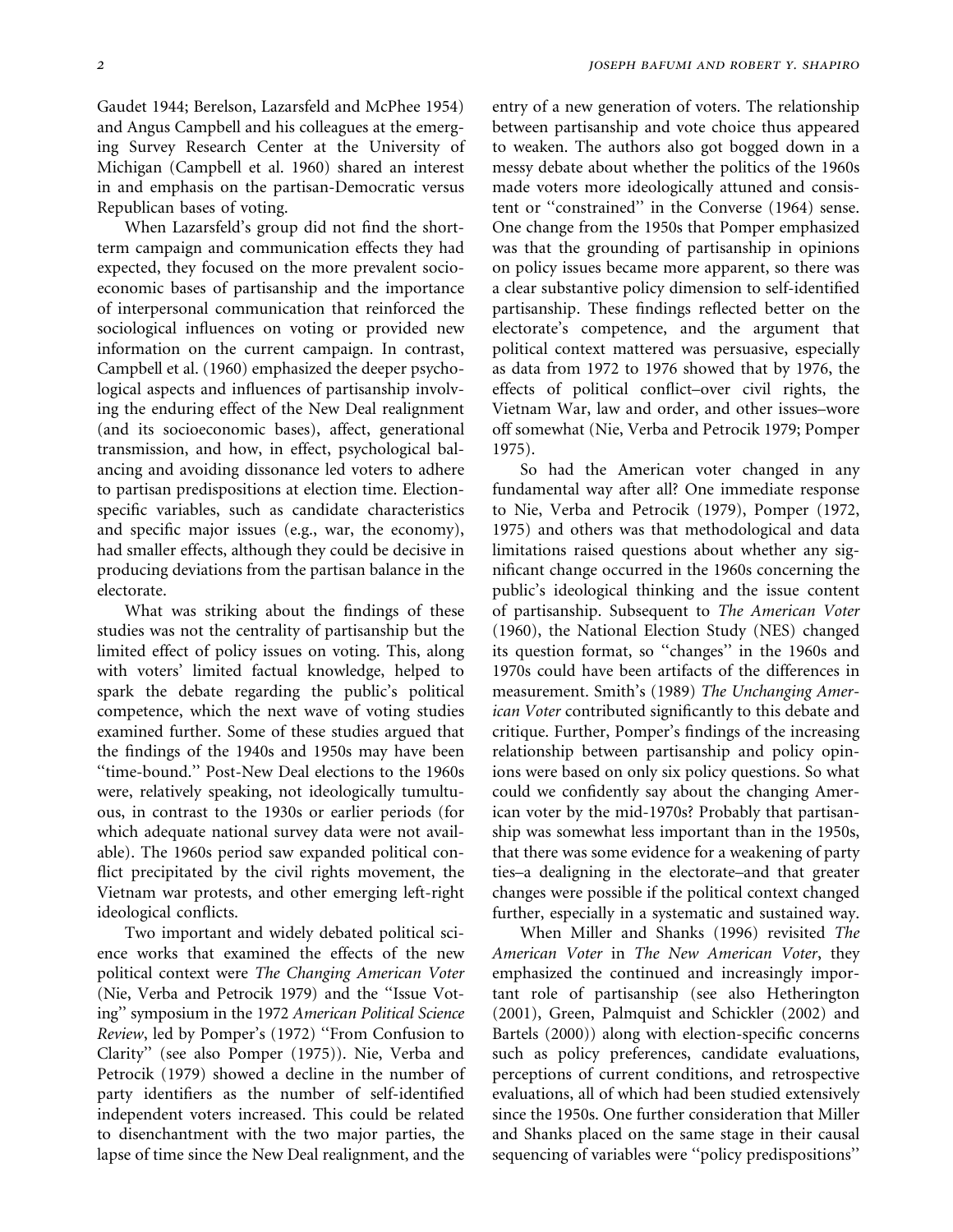and–whether separate or part of these predispositions–liberal-conservative ideology, as measured by self-placement along a seven-point scale. The NES started to measure this in the 1970s (related to the empirical study of spatial theories of voting). To the extent that Miller and Shanks (1996) saw ideology as important, it had to do with a general overarching liberal/conservative perception triggered by ongoing politics and not the pressures toward ideological constraint that Nie, Verba and Petrocik (1979) and Smith (1989) had tracked with no clear conclusion. Perceived liberalism-conservatism of this sort could be analyzed in all subsequent NES and other surveys, as researchers acknowledged that a large segment of the public was able to understand and respond to these labels (e.g., Knight and Erikson (1997)).

## A New Partisan Voter

To what extent is the American voter in the early 21st century different from the American voter of past decades? While political scientists in the 1960s were limited in the extent which they could reliably track changes in ideologically based partisanship and voting, we are better able now to examine what has happened in the last 30 years. As we observed at the outset, current debates regarding ''partisan polarization'' and red state/blue state politics describes an American politics and electorate that are different from those described in The American Voter. There is one similarity, however: the importance of partisanship. But the political contexts are very different. The 1950s was a period in which there was a domestic consensus on an enlarged American welfare state compared to the pre-New Deal era and a Cold War consensus in foreign policy. American politics is currently situated at a transformation that has broad implications for American politics. The nation's political parties, at the elite and activist level, have become more ideologically coherent than they were in the mid-1970s. The partisan polarization that has occurred at the elite level (Rohde 1991; Aldrich 1996; McCarty, Poole and Rosenthal 2006) has become increasingly evident in the mass electorate (Bartels 2000). The strength of party identification in predicting the vote has grown comparable to, if it has not exceeded, what it was in the era of party voting, the 1950s (Campbell et al. 1960). Although its predictive strength is reminiscent of another day, political partisanship today is of a different sort (Hetherington 2001).

The New Deal divisions were transformed as new issues came to the fore in American politics and public discourse. As noted above, during the 1960s and 1970s, members of the electorate became less bound by past partisan loyalties (and those of their parents) as the effect of the 1930s realignment faded and new issues, conflicts, and resulting cleavages emerged (Nie, Verba and Petrocik 1979). These changes have given way to an electorate that is more strongly driven by liberal/conservative ideological concerns (Abramowitz and Saunders 1998). This ideological positioning has been driven by a set of new issues (racial, social, religious) and by leadership that has produced visible partisan divisions (Carmines and Stimson 1989; Niemi and Jennings 1991; Adams 1997; Wolbrecht 2000; Layman 2001). These divisions have been more pervasive and enduring than any changes that have occurred since the 1950s.

In the rest of this paper, we systematically examine what has occurred. While some of this overlaps with the important research and writing of others, we have framed our analysis in the longer history of the study of the American voter, and we examine both partisan and related influences on voting. We present some of the latest available data situated within other recent research. After presenting evidence for a level of partisan voting that is unparalleled since the 1950s, we examine to what extent this is a new sort of partisanship–one that is substantively different from partisanship of the past. We find that this partisanship has voters more strongly anchored than ever before by left/right ideological thinking. This ideology is still steeped in economic issues, but it has become increasingly rooted in social issues and religious values. It also, even more so than earlier, has an important underpinning in racial issues. $<sup>1</sup>$ </sup>

# Resurgent Partisanship

The evidence that partisan and ideological polarization has increased in the United States since the 1970s can be found in measures of interparty divergence and intraparty convergence in legislative behavior, which have reached levels unseen in 60 years (Rohde 1991; Aldrich 1996; McCarty, Poole and Rosenthal 2006). The relationship between elites and mass public opinion is a dynamic one in which

<sup>&</sup>lt;sup>1</sup>It may extend to what used to be thought of as non-partisan foreign policy, but this is beyond the scope of this paper (Bloch-Elkon and Shapiro 2005; Shapiro and Bloch-Elkon (2006, 2007).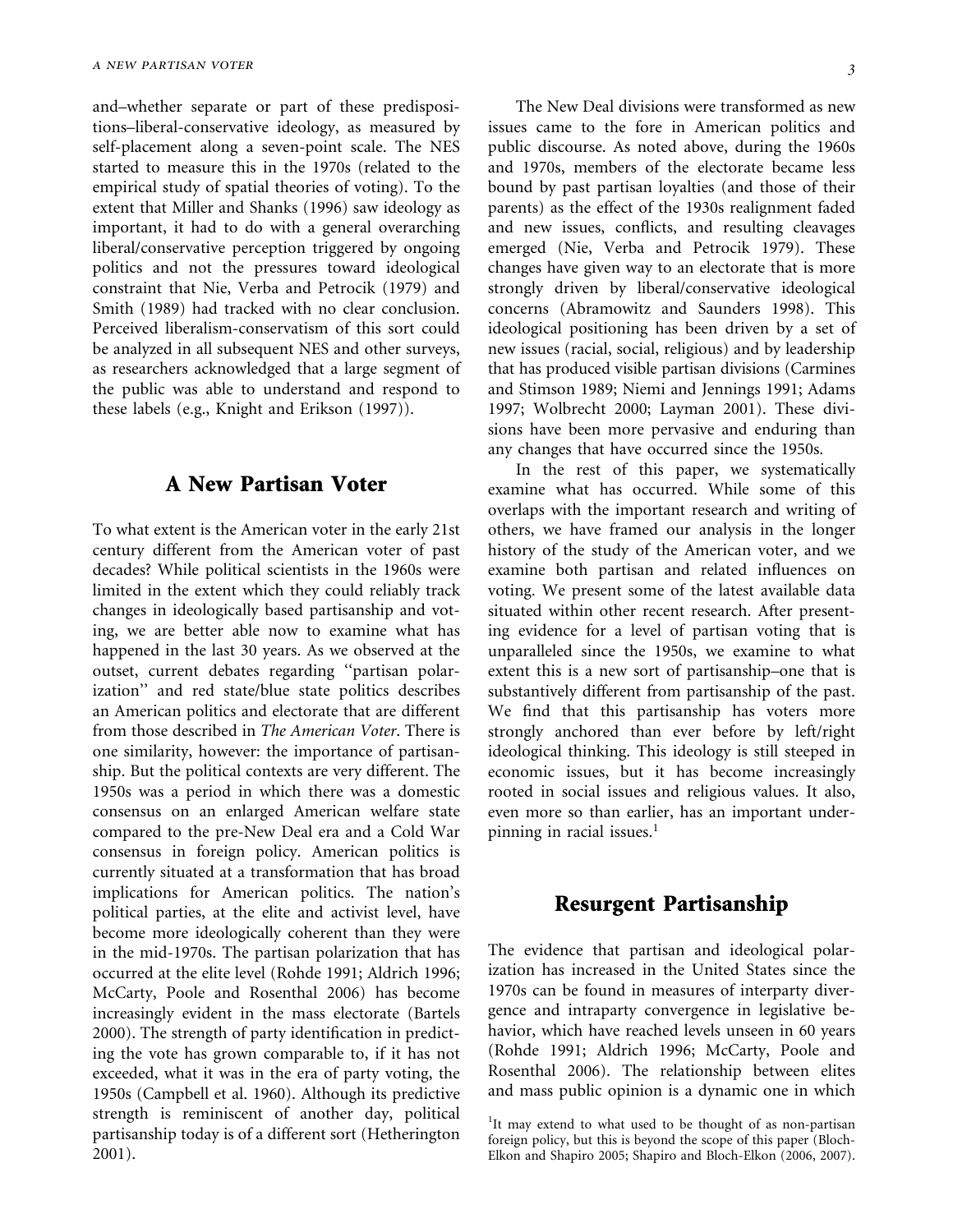we would conjecture that elite level polarization might either lead to, or result from, changes among the mass public.<sup>2</sup> Either way, we would expect to see evidence of public opinion polarizing along partisan and ideological lines. Where elite level polarization leads, we would expect more clearly defined platforms and diverging issue stances over time between the Democratic and Republican parties–and especially their leaders in government–to contribute to polarization among partisans in the public at large. To what extent, then, has the American electorate polarized along party lines and in ideologically definable ways? The evidence that this has occurred is striking, beginning with what is suggested by trends in partisanship and voting in presidential elections.

First, a simple graph of the standard deviation in seven-point partisan identification taken from the National Election Studies (NES) data is telling. Figure 1 plots the standard deviation, as a proxy for polarization of party identification in the mass public, over all years in which NES asked the question from 1952 to 2004, the last available survey (there was no 2006 NES congressional election study).<sup>3</sup> As the figure shows, partisan polarization of this sort has made a noticeable comeback in recent years. In the beginning of the series, polarization is quite high, and then, in the mid-1960s, it begins to drop off substantially. By the 1980s the trend reverses and the standard deviation increases. As of 2004, the level of partisan polarization has not reached the heights of the 1950s, but it has risen to well beyond what one would expect if partisan dealignment had endured. It may be that this polarization is driven by a small segment of the public, while the rest remain more neutral independents. However, the evidence suggests that this is not the case. For example, according to the NES, the number of pure independents among voters in the 2004 presidential election was close to twice as many (about 10%) as in the 1952 election (around 5%), whereas during the intervening period, this FIGURE 1 Standard deviation of the seven-point partisan identification self-placement item from 1952 to 2002. The variability in partisanship begins very high but takes a downward turn beginning in the mid-1960s to the 1970s. Polarization then reemerges beginning in the 1980s.



share of the electorate tended to be noticeably higher (about 15% in 1976).4

Figure 2 offers further evidence for this, showing the trend for strong, weak, and independent partisans as well as for pure independents. Beginning with pure independents, we see that their ranks were low in the 1950s, increased substantially in a period of partisan dealignment, and shrank back down again in the late 1970s. If voters are becoming more partisan, we would expect declines in pure independents to result in increases in independent partisans. This is evident for both Democrats and Republicans. Since the 1970s, independent partisans have grown substantially. Meanwhile, at the extremes of the scale, strong Republicans have grown substantially and strong Democrats have trended slightly upward since the 1970s. This is particularly revealing in light of the fact that the number of Democrats relative to Republicans in the electorate has declined over this time, leading to closely balanced proportions of partisans. Last, weak Republicans have remained fairly stable over time, while weak Democrats have declined, suggesting that this is where Democrats have lost support. Generally, the number of partisans has grown, while fewer Americans place themselves in the middle of the scale. We see, then, that growing polarization is evident, but to what extent has this increase in partisanship influenced how people vote?

The authors of The American Voter first emphasized in sweeping terms the importance of

<sup>&</sup>lt;sup>2</sup>This interesting and enduring question in political science asks: Do elites change first and then the general public follows suit, or do elites realign themselves for electoral purposes in response to newly emerging or widening cleavages among the American public? Largely, it will depend on the issue. For example, positions on racial issues may be more top-down, while movement by the religious right may be characterized as bottom-up. See, for example, Sundquist (1983); Carmines and Stimson (1989); Jacobs and Shapiro (2000) for a discussion of elite/public interactions.

<sup>&</sup>lt;sup>3</sup>The data are from the American National Elections Studies (NES) cumulative file. For descriptive statistics on party identification and all other individual level variables used throughout the study, see appendix A.

<sup>&</sup>lt;sup>4</sup>Pure independents are those respondents who placed themselves in the middle of the seven-point partisanship scale.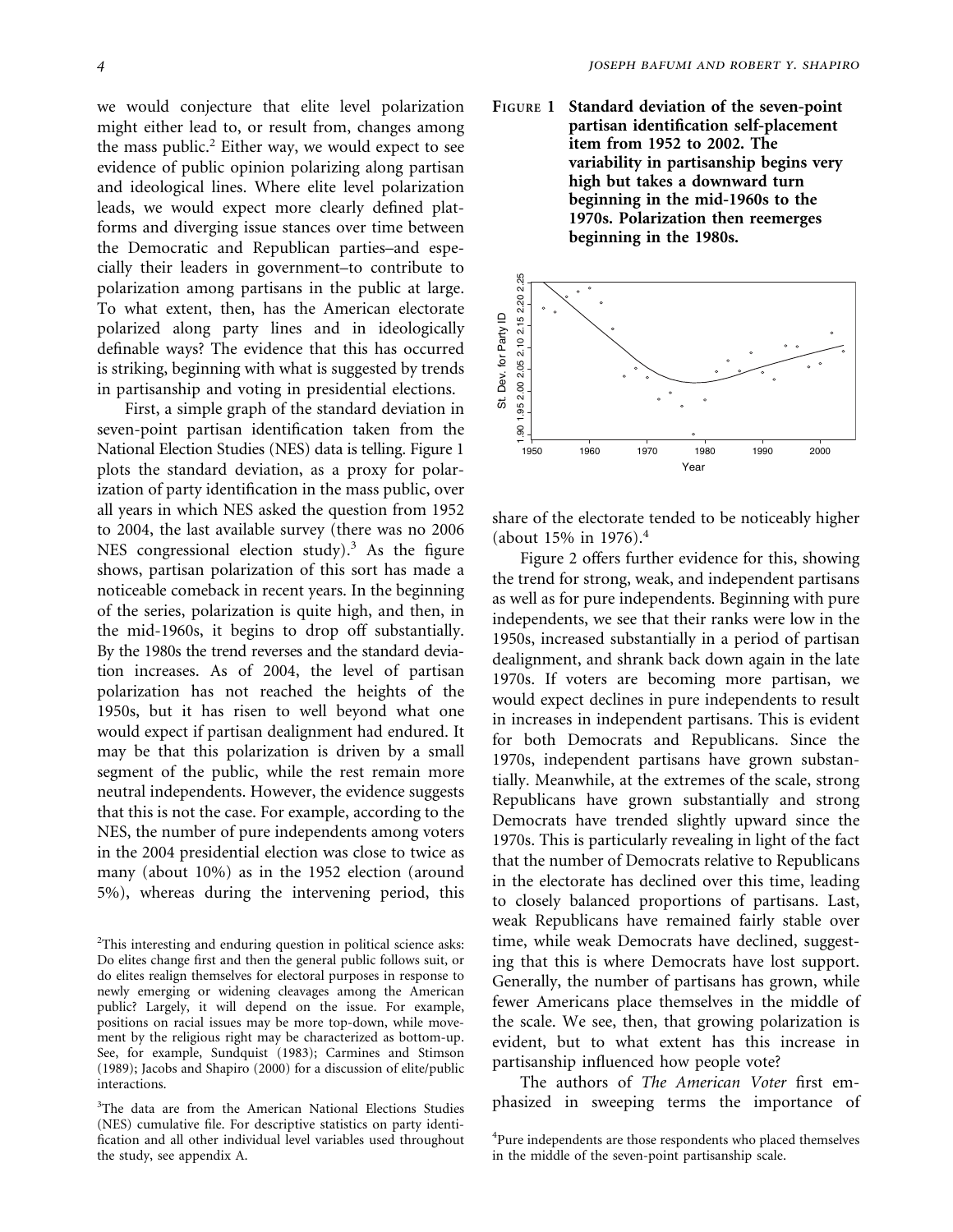

FIGURE 2 Plot of responses to the seven-point NES partisan self-placement item.

partisanship in explaining and predicting the vote and affecting how people perceive and react to politics (Campbell et al. 1960). This potent influence of partisanship seemed less relevant as evidence of dealignment was found in the 1960s and 1970s (Wattenberg 1994). This raised questions for political scientists who thought party allegiances served many important galvanizing and mobilizing functions and helped to foster processes of political representation in a republican democracy (Aldrich 1996). Multivariate evidence indicates that partisanship, controlling for demographic variables, has grown substantially as a predictor of the vote since the dealignment period of the late 1960s and 1970s (Miller and Shanks 1996).

Figure 3 presents a series of logistic regression coefficients (and their standard errors) for predictions of the vote for the Republican presidential candidate in each presidential election from 1952 to 2004.5 The control variables in this multivariate analysis include sex, age, education, religion, income, region (south), and a statistical interaction term to allow for a differing effect of partisanship for white southerners, who have undergone a major shift in partisan allegiance from the Democratic to the Republican party.<sup>6</sup> The effects of most predictors in this multivariate analysis are dampened by the inclusion of party identification. The effect of partisanship itself was strong in the early post-World War II period, but it declined somewhat as a dealigning period occurred until about the end of the 1970s. Beginning in the 1980s, the effect of partisanship began to grow substantially as a predictor of the vote. By the 2004 presidential election its effect was on a par with or exceeded its impact in the 1950s. At the mean of the probability curve, a one unit change in partisanship resulted in about a 30 percentage-point shift in the vote from a Democratic to a Republican candidate in the first two (1952, 1956) and last two (2000, 2004) elections studied, holding other variables constant. This contrasts with an analogous shift of about 20 percentage points in 1976.<sup>7</sup> Partisan voting has grown significantly since the period that was thought to be part of a potentially longer-term dealignment.

But how important, overall, is the role of partisanship? How much difference does partisanship make compared to other predictors of vote choice? If partisanship matters a great deal, what is the process explaining these changes over time? Few would disagree with the importance of partisanship as a predictor of the vote.<sup>8</sup> Even casual observers of

<sup>&</sup>lt;sup>5</sup>Each year represents a separate regression equation.

<sup>6</sup> The data are from the American National Elections Studies (NES) cumulative file. Republican voters are coded 1 while Democratic voters are coded 0 in the outcome variable. Partisanship is measured on a seven-point scale. Age is divided by 10 so that age squared has a reasonable range.

 $7$ This is often called the marginal effect and is equal to the slope of the probability curve at its mean. Other predictors are also held to their mean.

<sup>&</sup>lt;sup>8</sup>Much research has focused on the stability of partisanship as a series. For example, researchers ask whether it can be considered an exogenous political measure or not. While individuals' partisanship based on panel data studies has been shown to be one of the most stable political orientations or attitudes (Converse and Markus 1979; Green, Palmquist and Schickler 2002), there is some evidence of short-term fluctuations (Fiorina 1981; Franklin and Jackson 1983; MacKuen, Erikson and Stimson 1989).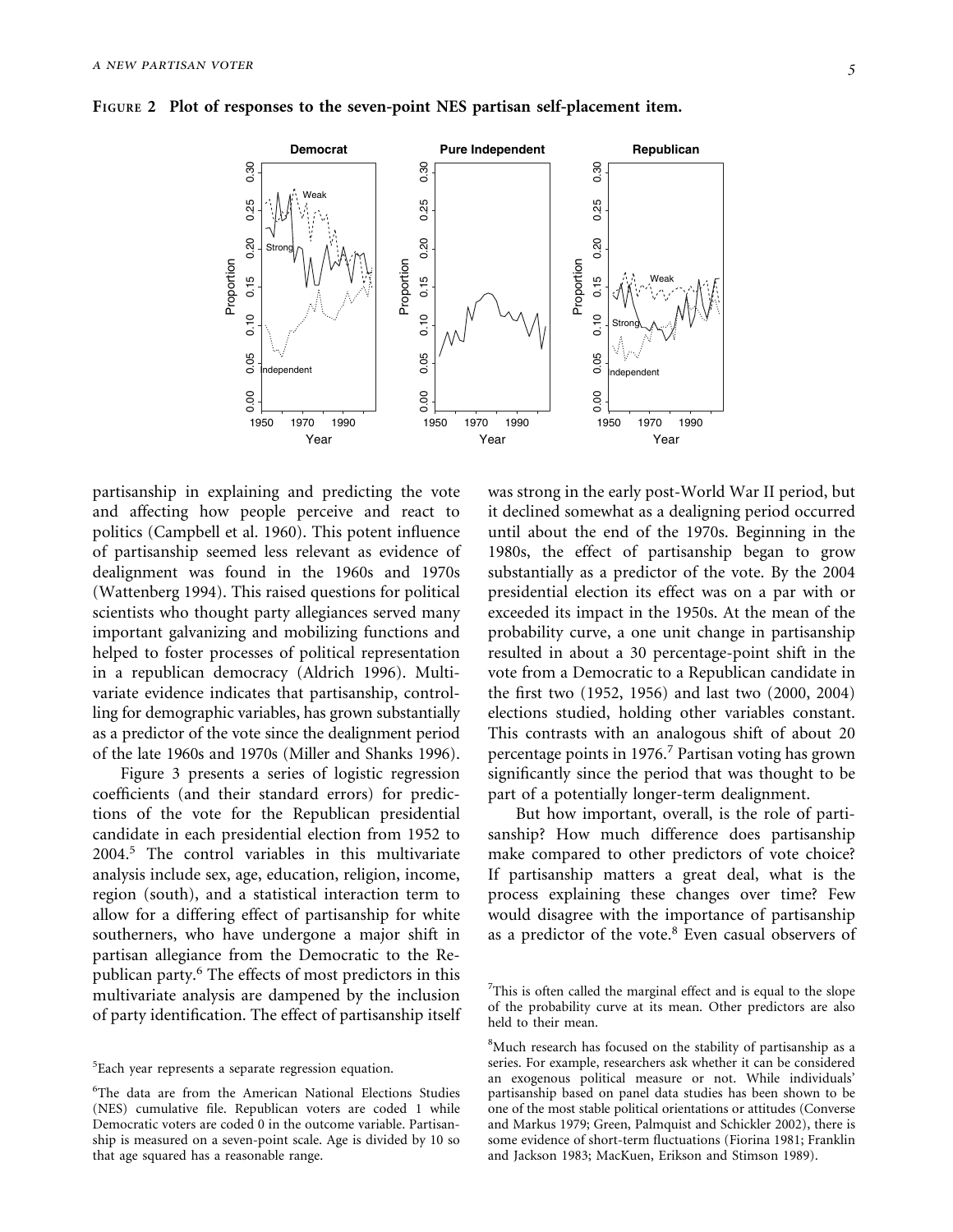FIGURE 3 Logistic regression predicting presidential vote choice from 1952 to 2004. Each year represents a separate regression equation. The missing parameter estimate for whites, southerners and their interaction in 1964 can be explained by a collinearity problem stemming from all blacks in the NES sample voting Democratic in that year. After a lull, the effect of partisanship has grown to or exceeded 1950s levels.



electoral politics readily note the nearly unanimous support that strong partisans give to their party's presidential candidate. The extent to which partisanship matters may nonetheless be surprising when compared to other characteristics of voters. Figure 4 shows the explanatory power of a multivariate versus a bivariate vote choice equation predicting the vote.<sup>9</sup> The full vote choice equation includes all the predictors listed above. The bivariate equation includes only party identification. What we see is that the equation that includes all demographic predictors rarely has a much better fit than the equation with party identification alone. Even in the ostensibly weak days of party voting (1972), the full vote choice equation explains only about 13 percent more of the variability in the vote than party identification alone. Clearly, party identification is the workhorse in the series of regressions viewed here. Interestingly, in terms of explanatory power, party identification reaches its highest level in 1996 and 2004, not in the early periods of the series.

## A New Partisanship

How do we explain apparent fluctuation in the power of party identification to predict the vote? Again, the political historical context provides most of the answer. In the mid-20th century, the country had just survived years of severe economic depression followed by a world war. The depression era spurred a major realignment in the group bases of party support (involving immigrants, urban residents, black Americans, southerners, blue-collar workers, and others) that weighed heavily in favor of the

<sup>&</sup>lt;sup>9</sup>The explanatory power is defined as 1-(deviance/null deviance) and is labeled "Pseudo R Squared." The deviance is equal to  $-2$ times the log likelihood.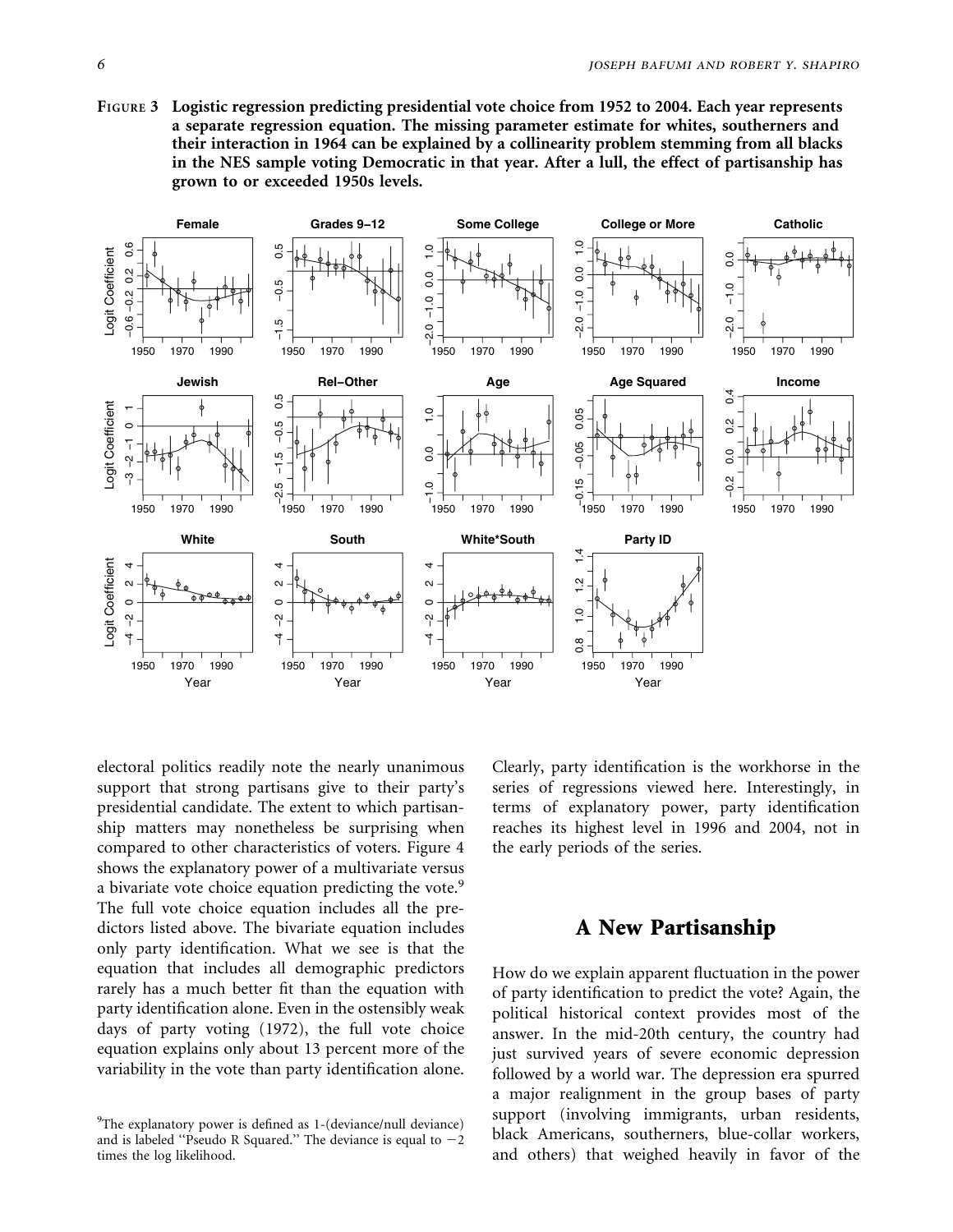FIGURE 4 Variance explained in presidential vote choice equations from 1952 to 2004. The points labeled ''FULL'' show the variance explained after accounting for race, gender, education, age, income, party identification and region while the points labeled "P.ID" show the variance explained with only party identification. It is clear that party identification is the workhorse in the first equation but is weakest during the period of partisan dealignment.



Democrats (Key 1955).<sup>10</sup> After the depression and World War II, the 1950s were a period of relative calm in which the New Deal coalition essentially held together, although the Republican party had rebounded and was a competitive force in presidential voting.<sup>11</sup> Converse (1964) regarded this as an era of ideological innocence. It was the social psychological aspects of partisanship that anchored the electorate (Campbell et al. 1960). Absent new issues to shake up the party system once more, partisanship remained stable and continued to strongly predict the vote. The demographic group-based politics of the time, as well as the relative political calm, was expected to socialize new entrants into the American political system into existing partisan divisions with partisan loyalty remaining high. Voters would tend to inherit or otherwise take up the party attachment of their parents.

Figure 5 plots the coefficients based on a series of linear regressions predicting a respondent's partisan identification from the respondent's parent's party

identification and the controls listed earlier.<sup>12</sup> Parental party was asked with the same question wording in NES during four years from the 1950s to the dealignment period. Although this does not constitute a long series, the effects of the demographics trend as we might have expected. For example, females became more likely to identify with the Democratic party over time, whereas white southerners became much more likely to self-identify as Republicans. Thus, even with a short series, shifts in the power of parental party to predict partisanship can be informative. In 1958, during the period in which the impact of socialization on partisanship is expected to be clearest, the party of the respondent's parents is a stronger predictor of the vote compared to a decade or more later. A difference of one category in parent's party affiliation (on a five point scale) in 1958 is associated with a change of greater than 0.7 on the seven-point partisan self-placement scale. This effect declines to about 0.5 in 1970. Parental socialization had its greatest impact on party identification early in the series, absent new realigning issues. The political calm also resulted in the importance of party identification in predicting the vote, as we saw in Figure 3. Partisanship acquired from parents helped indirectly to anchor vote choice decisions during this first period for which we have NES data.

Whatever equilibrium there was in partisanship and voting did not last. As discussed earlier, what followed was a period of greater political turbulence through the 1960s and into the 1970s. The civil rights movement, the Vietnam War, social unrest, political assassination and more led to increased conflict and political antagonism.<sup>13</sup> Ideology began to take on new meanings in this period (Nie, Verba and Petrocik 1979), and whether the old ideological innocence persisted became an open question. The lack of fully comparable data makes it difficult to compare the 1950s with later periods in this regard, although the aggregate opinion changes that occurred are well known (Page and Shapiro 1992; Mayer 1992; Stimson 1991). New issues and the persistent salience of racial and civil rights issues that came increasingly to the

<sup>&</sup>lt;sup>10</sup>This is one of several periods of partisan realignment (Key 1955).

<sup>&</sup>lt;sup>11</sup>To understand how a Republican president could be elected while a partisan coalition in favor of the Democrats remained strong, see Green, Palmquist and Schickler (2002).

 $12$ Each year represents a separate regression equation. Partisan self-placement is again measured on a seven-point scale from strong Democrat to strong Republican. Both father and mother's party are coded -1 for Democrats, 0 for independents and 1 for Republicans. A composite scale labeled parent's party is constructed by adding the two. This is the variable used in the model. Multivariate equations estimated with an ordered response model shows the same results.

 $13$ For evidence that context effects matter, see Bafumi (2003).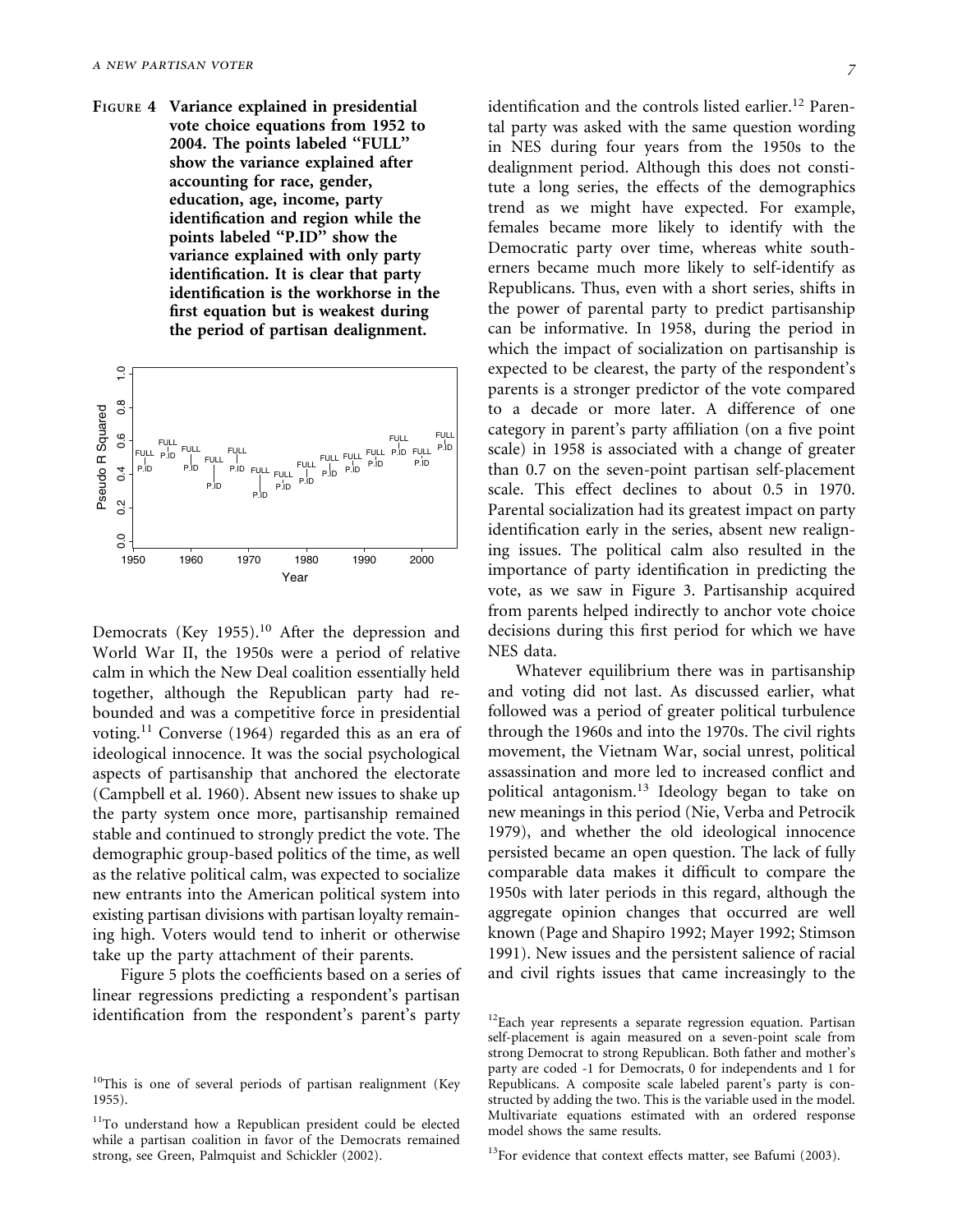FIGURE 5 Linear regression predicting party identification. The standard controls work as expected. Females have become significantly more Democratic over time while southern whites become more Republican. Most importantly, here, parental socialization has weakened as a predictor of partisan identification from the 1950s to the dealignment era.



fore became part of a revised left-right ideological spectrum at the elite level in American politics. This is a spectrum which expanded from the somewhat more limited economic/big government aspects of New Deal liberalism.

This affected how Americans related to the political parties and the degree of their partisan allegiances (Carmines, McIver and Stimson 1987). Most visibly and most important, white southerners grew increasingly uncomfortable with the national Democratic party, as that party fully accepted the mantle of civil rights and racial equality throughout the nation. This period first gave way to the brief partisan dealignment in which party became a less important predictor of the presidential vote, as new generations came onto the scene and old partisan loyalties were reconsidered. With the election of an unabashed ideological conservative, President Ronald Reagan, in the 1980s, and the realignment that had occurred in Congress (conservative southern Democrats declined in number and liberal northern Republicanism was on the wane as well), the resurgence of partisanship began. The issues that emerged from the 1960s and 1970s increasingly divided the two major parties, as voters sorted themselves anew (Abramowitz and Saunders 1998).<sup>14</sup> The issues that would further divide the two parties included abortion, women's rights, the availability of guns, religious values in politics and government, gay rights, capital punishment, environmental protection, and other related matters. Being liberal or conservative began to take on a more visible and somewhat new meaning. It became more closely associated with partisanship at the elite level and, as we will examine further, the level of the mass public.

Figure 6 tracks responses since the 1970s to the seven-point liberal-conservative self-placement scale. The midpoint of the scale (representing moderates) has remained the modal response, but it has been trending downward somewhat in a way similar to but not as striking as the fall-off of pure Independents. Those saying liberal (labeled ''Middle'' in the plot

<sup>&</sup>lt;sup>14</sup>This is due in no small part to Ronald Reagan's success in redefining the Republican party as the party of conservatives in 1980, an effort 1964 presidential candidate Barry Goldwater had initiated but with less success.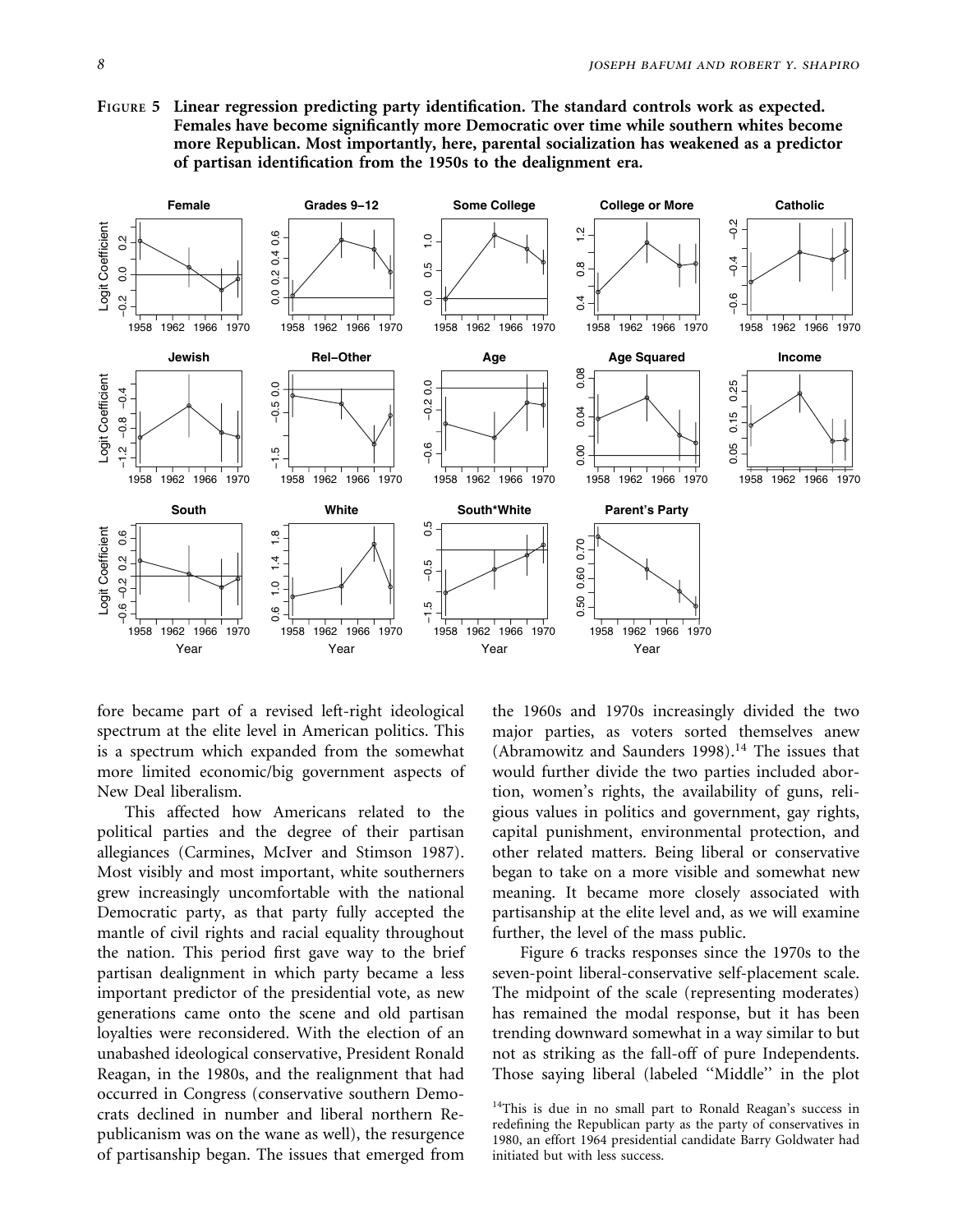



since it is in between the responses slightly and extremely liberal) have increased somewhat since the 1990s. The main change, in tandem with Republican partisanship, has been the increase in those calling themselves extremely conservative so that at the macro level, overall, we see a clear connection between trends in partisanship and ideology. Is this, then, reflected at the micro level?

Figure 7 presents the individual level evidence of the increasing importance of ideology in predicting partisanship.15 Again, a series of linear regression coefficients are estimated over time. Ideological selfplacement on a seven-point scale can now be included as a predictor, since this measure has been included in the NES since the 1970s. While it is tempting to interpret it as fully causal in its effect on partisanship–which we do not think it is–for our purposes, it is sufficient to examine the extent to which the two variables are increasingly intertwined. While the coefficients for the various controls tend to work as before, the effect of ideological self-placement appears to have increased from its earliest measurement in 1972. As new and old issues sorted partisan attachments anew, the public increasingly linked how they saw themselves ideologically with their partisan identification (Luskin, McIver and Carmines 1989). Unfortunately, the ideological self-placement question was not asked in the NES surveys before 1972. There is, however, a useful and longer longitudinal series in the form of a composite liberal/conservative "feeling thermometer" measure. The thermometer score is based on two questions in which respondents were asked to place liberals and conservatives on a 100-point scale, depending on their degree of ''hot'' or "cold" affect toward each group.<sup>16</sup> This measure can serve as a reasonable proxy for left/right ideological orientations. When ideological self-placement is replaced with the thermometer score (results not shown), this measure is an increasingly strong predictor of partisan identification beginning in the 1960s. Early in the series, a ten-point change in the score results in about a 0.4 shift in partisan selfplacement. In the 1990s, such a change is associated with as much as twice the shift.

Thus, we see that, first, partisanship has taken on a new importance in predicting the vote in recent years, and second, the data indicate that ideology has increasingly informed this partisanship. Ideology,

<sup>&</sup>lt;sup>15</sup>As we show below, both partisanship and ideology are becoming increasingly important in explaining change in attitudes on domestic issues and this has also been shown on foreign policy issues. There is the potential for endogeneity here. One could also argue, of course, that party predicts ideology. Panel data from the early 1990s show that changes in respondents' attitudes on issues had a reciprocal effect on changes in their party identification, with a significant influence in both directions (see Carsey and Layman (2006)). In contrast, panel data, including both domestic and foreign policy issues, from 2000, 2002, and 2004 show that the effect of changes of party identification and of ideology on issue attitudes overwhelms the reverse effect. This finding is consistent with the view that Bush's ideological framing of both domestic and foreign issues has effectively polarized the way people evaluate these issues, whether positively or negatively, along both partisan and ideological lines (Snyder, Shapiro and Bloch-Elkon 2007; Veghte, Shaw and Shapiro 2007).

<sup>&</sup>lt;sup>16</sup>The composite thermometer score is calculated by NES as follows: first, the value for liberals is subtracted from 97 and that difference is added to the value for conservatives; this sum is then divided by 2, and 0.5 is added to the result; finally, the solution is truncated to obtain an integer value. The composite score correlates with seven-point ideological self-placement at about 0.6 from 1972 to 2002.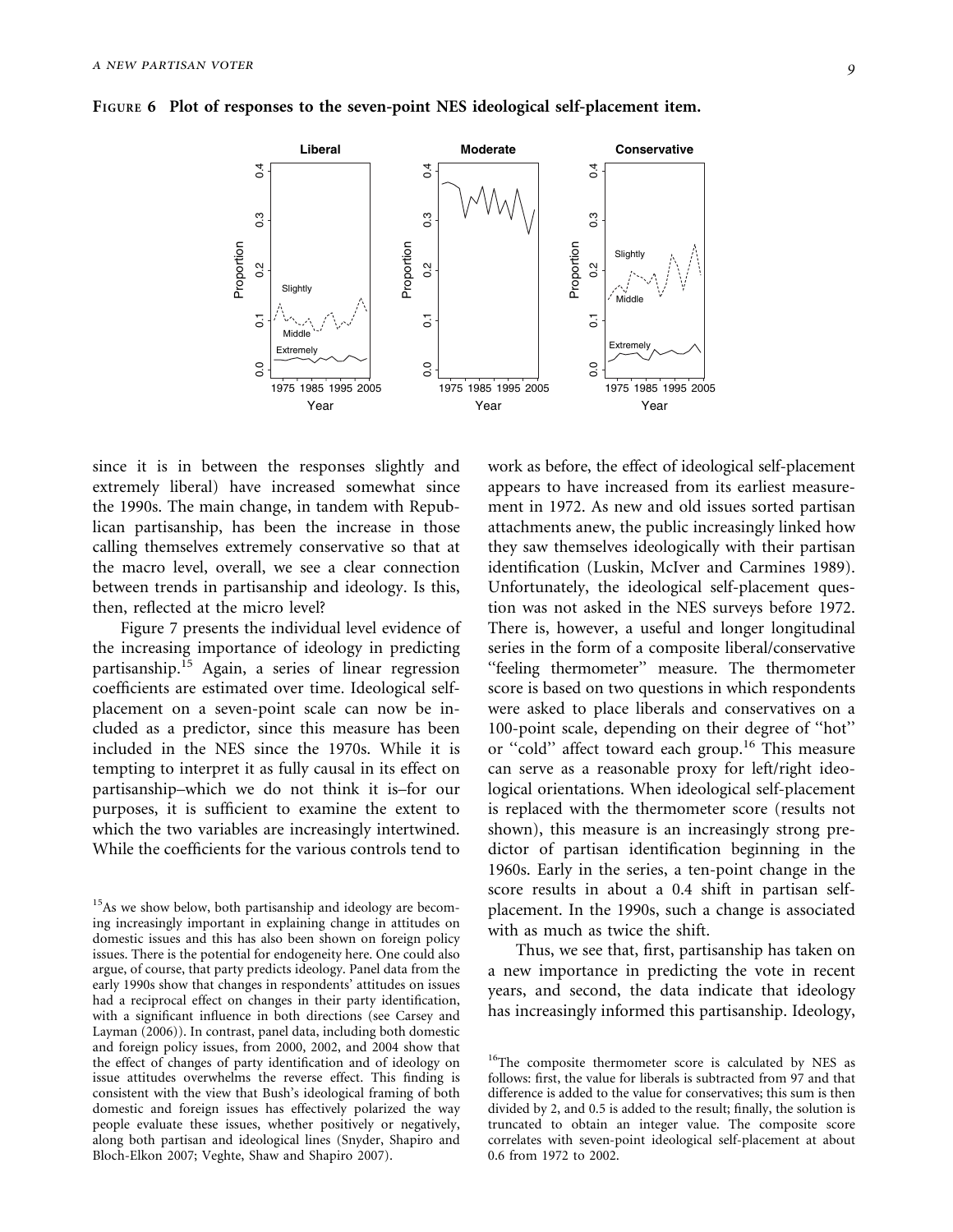



as associated only with the terms ''liberal'' and ''conservative", is in itself not very informative.<sup>17</sup> We need to know what the issues are that give ideological labels meaning to political elites and voters alike. These include issues associated with the New Deal and the Great Society of the 1960s, as well as valuesbased concerns that are racial, social, and religious in nature. To the extent that these issue areas are represented by or reflect ideology and, ultimately, partisanship, they are increasingly important in understanding voting behavior. To what extent, then, has opinion on these issues at the individual level become increasingly related to ideology and partisanship? That is, to what extent has the public become divided on these issues in ideological and partisan terms?

To examine this further, we use the available longitudinal data from the 1972-2004 NES cumulative surveys and the rich data from the NORC General Social Surveys from 1972 through the most recent 2006 survey. These data have been used by others to study and track the relationship between partisanship and issue opinions, but we focus as well on their connections to ideology and to update analyses of the GSS data to 2006 as we put these findings into historical perspective.

If liberal and conservative ideological thinking, as well as Democratic and Republican partisan attachments, have been increasingly defined by racial (since the 1960s) and especially social and religious issues (since the 1970s), then we should see these groups' stances diverging over time on these issues. We find that such differences have indeed increased. This takes us into the middle of the ongoing debate in which political scientists have attempted to refute journalists who overstate such divergences when examining the politics of ''red versus blue'' states (Gelman et al. 2007; Ansolabehere, Rodden and Snyder 2006; Fiorina, Abrams and Pope 2006). We agree with Fiorina, Abrams and Pope (2006) that states are a poor unit of analysis when studying political polarization and that a great many Americans take positions in the ideological center. However, what all this understates is that there have been real

<sup>&</sup>lt;sup>17</sup>Although its increasing relationship with partisanship (Abramowitz and Saunders 1998) leads to different inferences about the ideological attentiveness of the public when compared to other measure of ideological awareness based on individuals' opinions on specific issues (Converse 1964).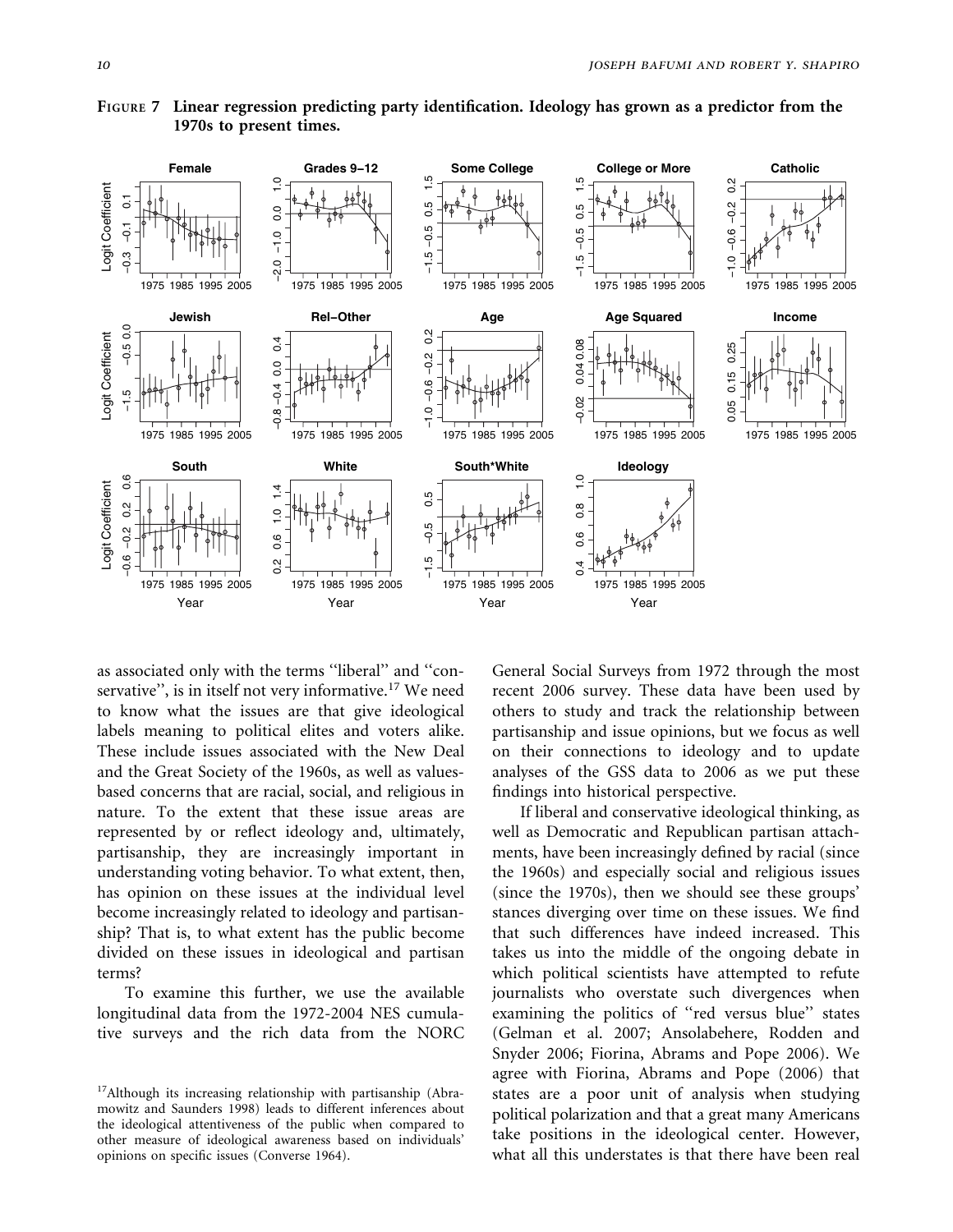changes among a portion of the electorate consisting of liberals and conservatives as well as Democrats and Republicans who have continued to sort themselves on racial, social, and religious values issues. These changes in public opinion and the electorate have occurred over a very extended period, have fed back into party politics, and show no sign of reversing. The data for this deserve full consideration.

## The Issues

We begin with the core ''big-government'' policy issues that have divided the parties from at least the New Deal through the Great Society to the present. These domestic, economic, and social welfare issues also serve as a benchmark to study racial issues and the newer social and religious values issues. Partisan divisions on these issues have not weakened, and there is some evidence for further polarization along them as well. We then turn to values-laden issues. Partisans, and to a lesser extent ideologues, are increasingly divided over abortion, homosexuality, and the role of religion in society. This is particularly apparent since the earlier 1990s, but it can be seen in the early 1980s for some issues. What we find for issues of race and civil rights is perhaps most surprising. While these issues sharply divided the parties in the 1980s, if not much earlier, they have not been high on the radar screen in the recent debate about ''culture wars'' and partisan polarization. It took the full force of Hurricane Katrina and the Bush adminstration's mishandling of aid and recovery efforts to bring them again to the fore. But the role of race in ideological and partisan polarization continued long after the height of the American civil rights movement.

## Economic Welfare

Economic welfare issues have been long-standing party "cleavage" issues since the 1930s (Page 1978; Stimson 1999; Erikson, MacKuen and Stimson 2002). They provide a frame of reference for examining other types of issues. While we find some evidence for increasing party and ideological divisions on a few economic welfare issues, the predominant story is one of consistency and continuity. Some of the illustrative NES and GSS data are plotted on the Journal of Politics website. We have included three trend lines in each of our graphs, including ideological moderates and Independents. We do not distinguish

strength of liberalism-conservatism or Democratic/ Republican partisanship since this does not alter the basic results that we report.<sup>18</sup>

With respect to ideology, the NES items show fairly stable differences across the number of economic welfare issues we examined. It is interesting to note that for the most part moderates and Independents, as would be expected, fall in between liberals and conservatives and partisans, respectively. Also, there is a tendency in some cases for moderates and Independents to gravitate closer to liberals and Democrats. With respect to ideological differences on economic welfare issues, there appear to be slight increases in the mean differences in 2004 compared to 2000, including spending on welfare, spending on assistance for the poor, and spending on homelessness, but large differences existed or emerged earlier. There is also a growing division—the largest gaps in the time series—among Republicans and Democrats on their attitudes towards government's role in guaranteeing jobs and spending on the homeless over the long term. However, the differences between the two partisan groups on other items have remained fairly consistent over time.

We also examined economic welfare items from the GSS. These data show similar results and also that 2004 was a polarizing election year, as conservatives and liberals separated somewhat on attitudes toward the government reducing income differences, improving people's standard of living, spending on cities, spending on assistance to the poor, and spending on the nation's health, but this reversed in 2006. We find the same pattern, but more dramatically and beginning earlier than 2004, for Republicans and Democrats, with Independents behaving much more like Democrats than Republicans. Overall, there is evidence of sustained if not growing ideological and partisan differences on these longstanding domestic welfare issues. These findings are important, since this continuing and possibly growing source of partisan conflict has been underappreciated in debates about the ''moral values'' issues that emerged to divide the parties on expanded ideological lines (Langer and Cohen 2005).

#### Abortion

Whether described in terms of morality, ''family values", "religious values", or "culture", these issues

<sup>&</sup>lt;sup>18</sup>In general, the strong partisans and ideologues differ more from each other, and when partisan and ideological divergence occurs, it appears to occur more at the extremes.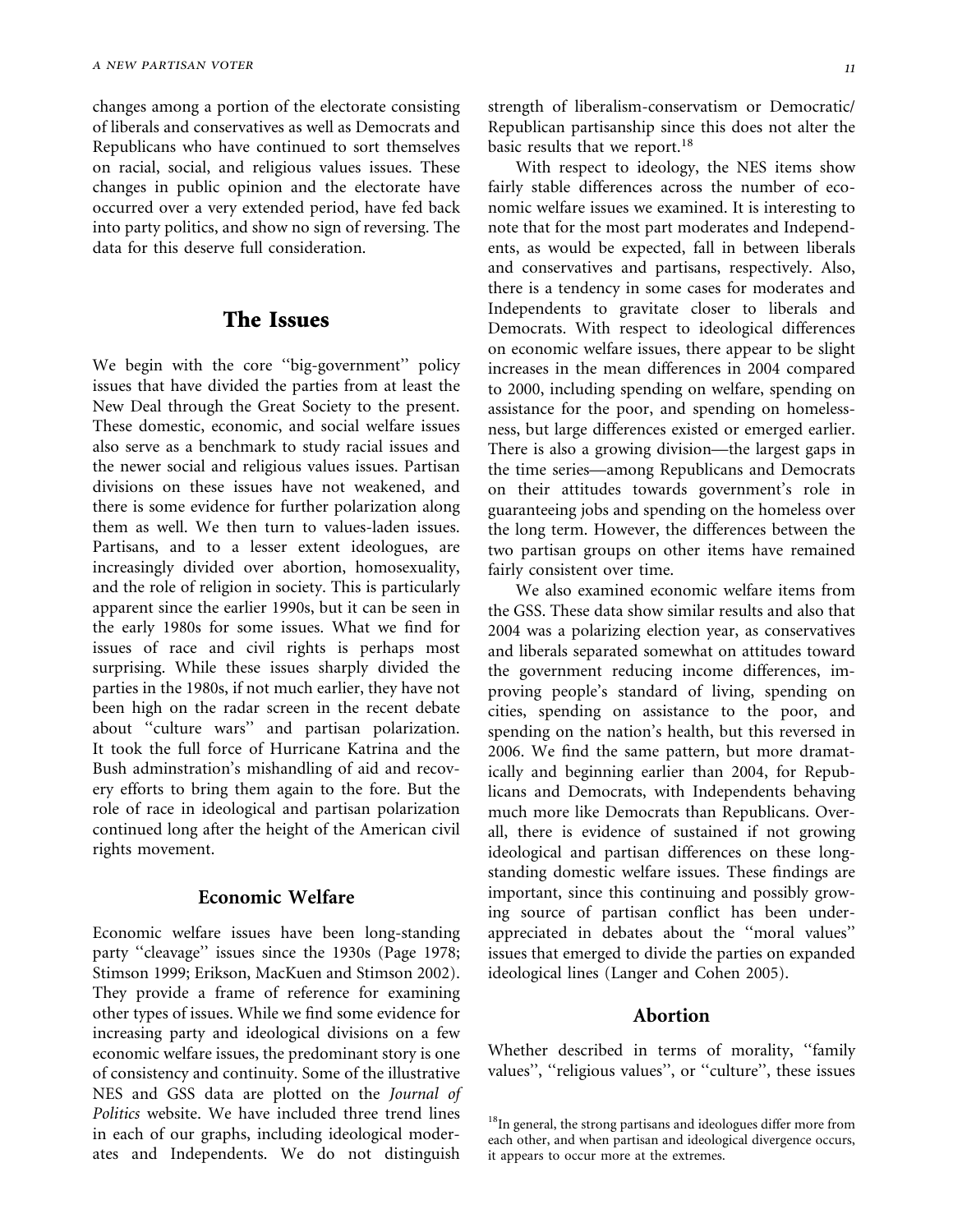have produced the most visible conflict in domestic politics in the United States. Fiorina, Abrams and Pope (2006) have challenged claims that Americans are polarized on these issues across ''red and blue states'' in the U.S., and they disagree with the interpretations of others regarding the magnitudes of these divisions and how much they have increased (see Carsey and Layman (2006), articles in Nivola and Brady (2006)). In the context of sharply partisan voting and clearer ideological divides between the parties, we find the public's increasing divisions on these values issues to be impressive.

Abortion has been one of the most contentious and emotional of these issues. Based on NES data, Figure 8 shows the growing division between conservatives and liberals on attitudes toward the legality of abortion (in the first plot) and an even more striking polarization for Republicans and Democrats (in the second plot). At one time Republicans and Democrats could not be differentiated on this issue, a far different picture from that of 2006. GSS data going back further in time to the early 1970s involved more conditional questions. Figures 9 and 10 track responses to the GSS battery of questions on whether it should be possible to obtain a legal abortion in a variety of circumstances. They show a striking growth in the differences between the opinions of Republicans and Democrats as well as liberals and conservatives. Across all these questions, ideological and partisan polarization is evident. It is not surprising that the largest differences occur over support for

legal abortions for reasons unrelated to the health of the mother or birth defects. These differences do not diminish in the latest 2006 survey, and in the case of partisanship the differences between Democrats and Republican reaches an all-time high, with Independents falling closer to Republicans when the reason is not health related.

## Homosexuality

We find the same divergence, though somewhat less striking, for opinions toward homosexuality and gay rights. Figure 11 shows data from the NES and the GSS for ideological and partisan subgroups. The first row show data from the NES. There is slight ideological divergence but more substantial growth in the partisan gap, especially concerning support for gay adoption. The time series is very short; it begins in the early 1990s and may miss earlier signs of sorting. The GSS, however, provides more extensive data. These data are shown in the second row of Figure 11. There is a relatively steady mean difference between ideological groups toward support for allowing homosexuals to teach in schools, although there was a divergence following a short period of convergence in the 1980s. Generally, both groups have grown more accepting over time toward homosexual teachers. From 1985 through 2006, differences between conservatives and liberals grew substantially in their feelings regarding the moral acceptability of homosexual relations. Liberals have been much more



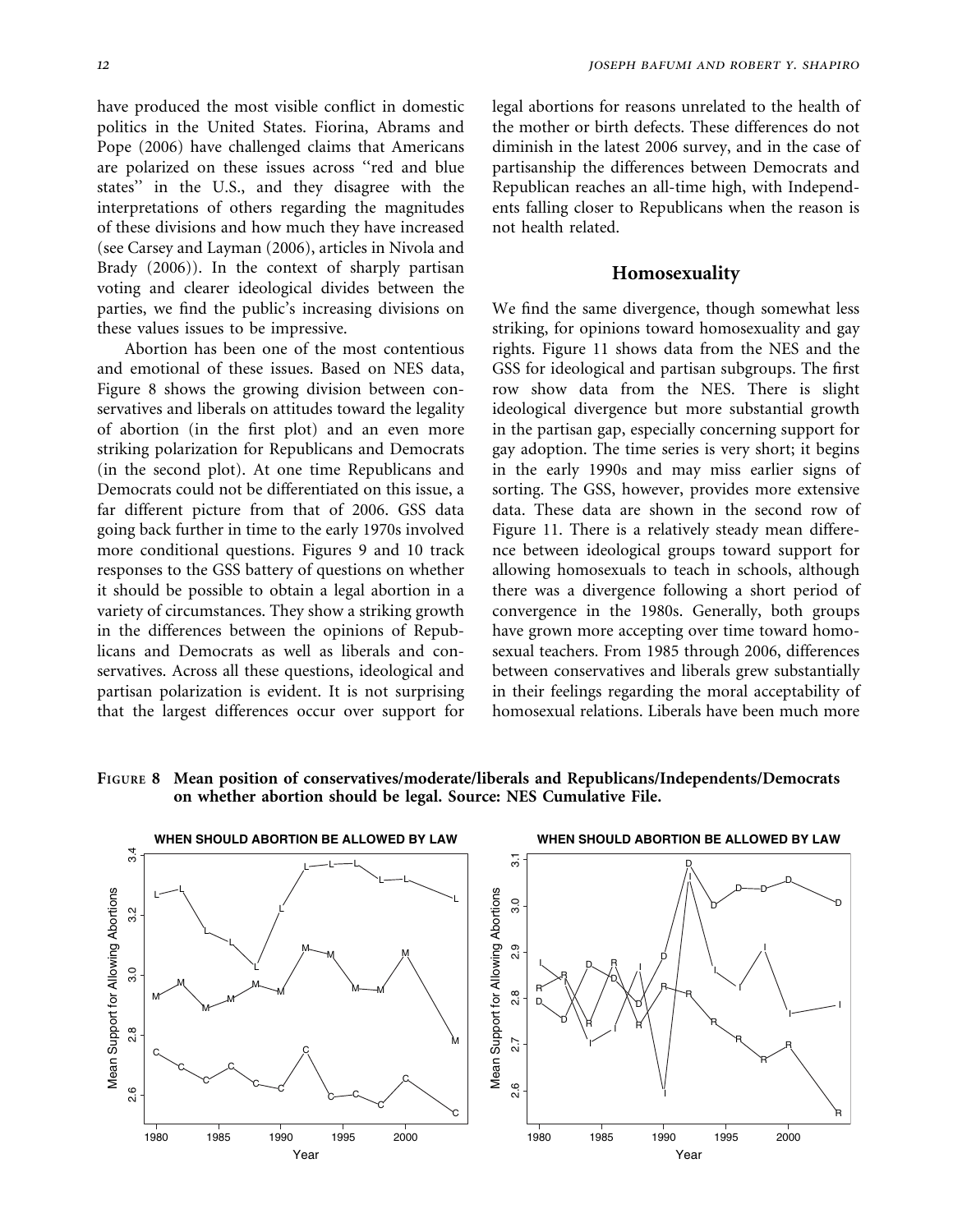



accepting than conservatives of such relations. The partisan differences are also apparent. The third and fourth plots in row 2 of Figure 11 show that Republicans and Democrats have become more differentiated since the late 1980s in their opinions toward allowing homosexuals to teach, although these partisan differences are less than ideological ones. Most striking is the finding that the mean positions of Republicans and Democrats on the acceptability of homosexual relations diverged sharply during the twenty-year period from the mid-1980s to 2004 and grew even wider in 2006. Moderates and Independents usually split the difference between the partisan and ideological groups.

#### Moral/Family Values

Similarly, other opinions related to religious, moral, or family values issues have become more strongly related to ideology and partisanship. Based on the NES data, Figure 12 shows how conservative versus liberal, and Republican versus Democratic views on family values, moral standards, and prayer in schools have become increasingly disparate since the 1980s. In fact, the school prayer stances of Republicans and Democrats were opposite from the expected direction before they grew apart in the late 1980s. Moderates favor conservatives on emphasizing family values and allowing school prayer meanwhile independents side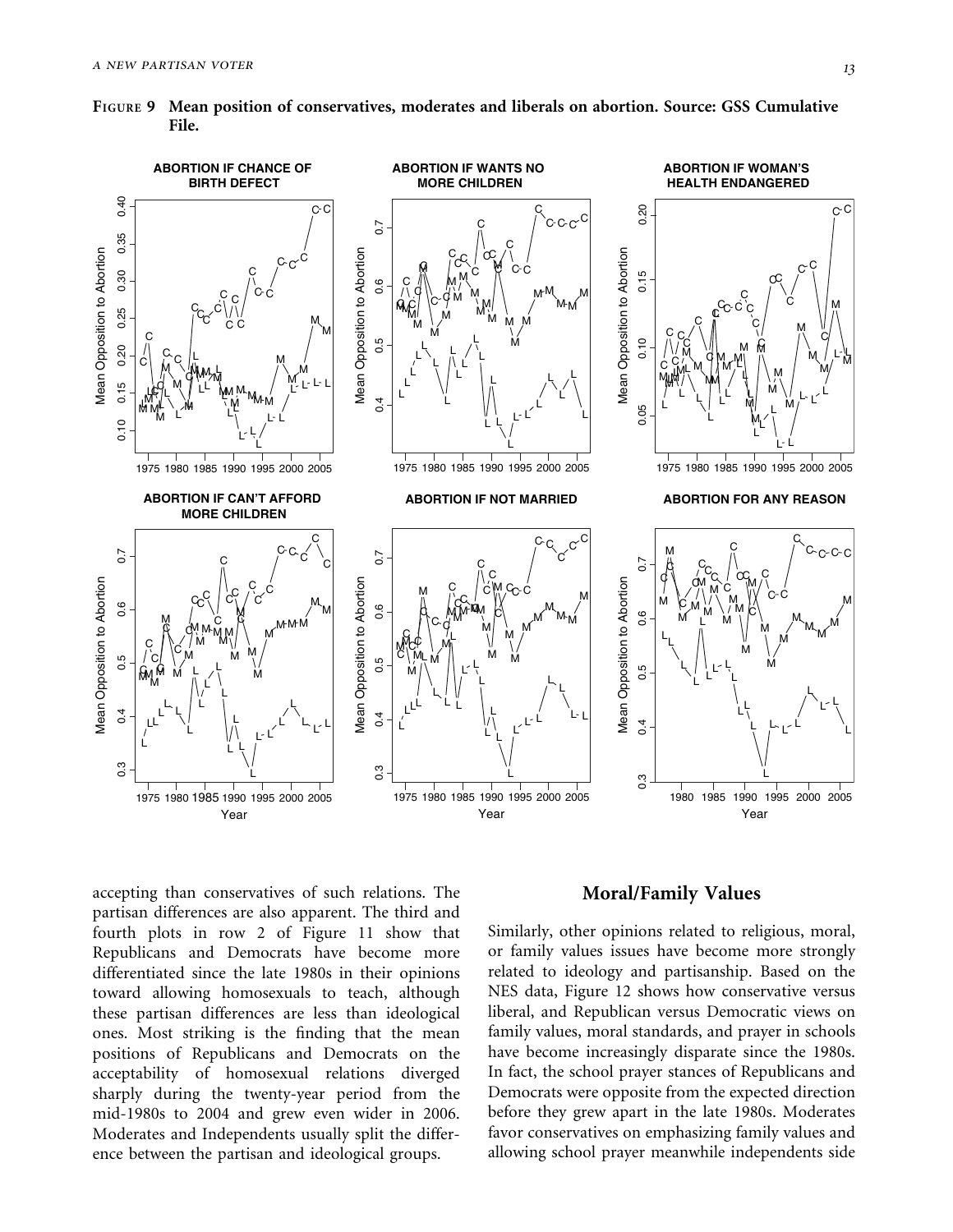



with Democrats on family values and tolerating different moral standards.

The GSS data, shown in Figure 13, shows a clear increase in the difference between conservatives and liberals on their confidence in organized religion. Somewhat more complicated (due to some earlier convergence and then wider separation), but still evident, is the growing difference in conservatives' versus liberals' support for prayer in public schools. The growing differences on this issue are clearer for Democrats than Republicans, as shown in the second row of Figure 13. These partisans have also become less alike in their confidence toward organized religion. As in the NES data, moderates side with conservatives in support for school prayer. Independents are as liberal as Democrats in their degree of confidence in organized religion. Independents are quite erratic in their support for school prayer perhaps because they are ambivalent but also owing to small sample sizes.

#### Race and Equality

We end our analysis with issues of race and equality in the United States. Racial issues became increasingly central in 20th-century American partisan politics after it was clear that the Democratic party, minus its old southern wing, had become the civil rights party. Racial issues have been given scant attention in the partisan polarization debate. These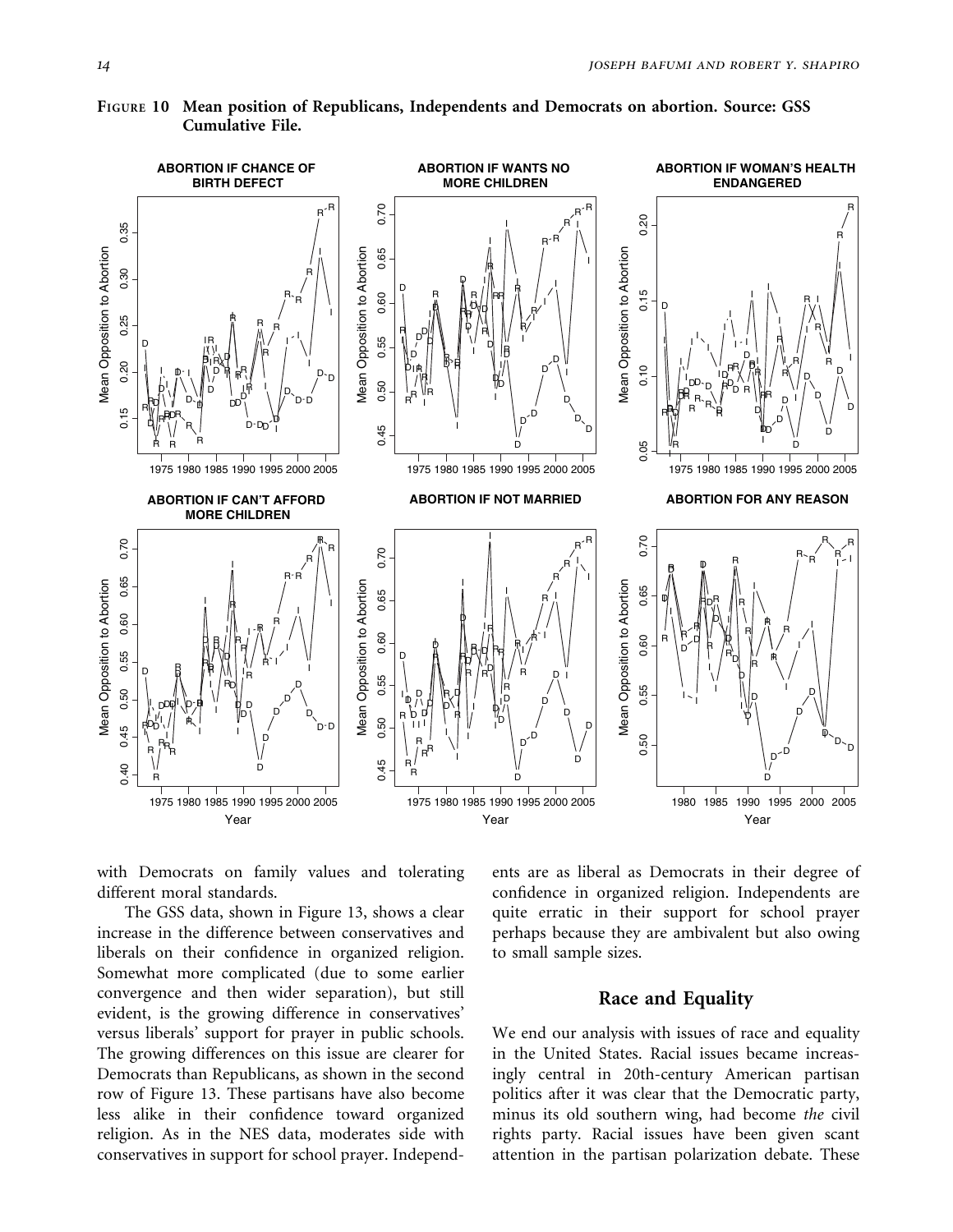



issues did return to the fore somewhat after the government's mishandling of assistance to the large African-American community in Louisiana during Hurricane Katrina, but they have been largely ignored in the polarization debate. Like social and religious values issues, civil rights and related issues have helped drive increases in ideological polarization and, especially, partisan polarization.

Figure 14, tracking NES data, shows clear evidence of increasing divergence between conservatives and liberals on the following attitudes: that conditions make it difficult for blacks in America, that blacks should not have special favors, that blacks should try harder, and that we should worry about equality in this country. There is less clear divergence in responses to the other items, though the ideological differences are substantial and have not diminished. In the case of partisanship we might expect that the racial attitudes of Republicans versus Democrats would become more consistently and sharply different as opponents of initiatives toward racial equality found their desired party home. For all but one survey item plotted in Figure 15, the mean

position of Republicans and Democrats has substantially diverged over time. The one exception–attitudes toward affirmative action–witnessed some convergence in the early and mid 1990s before diverging thereafter. Moderates tend to side with conservatives on these issues but they have grown closer to liberals on ensuring school integration and finding unequal chances unacceptable. On the whole, Independents side with Republicans on racial issues with some evidence of movement toward the Democrats over time.

The NORC General Social Survey data in Figure 16 tell the same basic story: the mean positions of ideological and partisan groups (row 1 and 2, respectively) have tended to move somewhat in opposite directions on support for spending more money to improve the conditions of blacks and offering more government aid to blacks, and there is no sign of convergence in 2006.19 Moderates and Independents move from conservative and Republican stances

<sup>&</sup>lt;sup>19</sup>The results remain the same if we analyze subgroups such as whites, southerners, or non-southerners.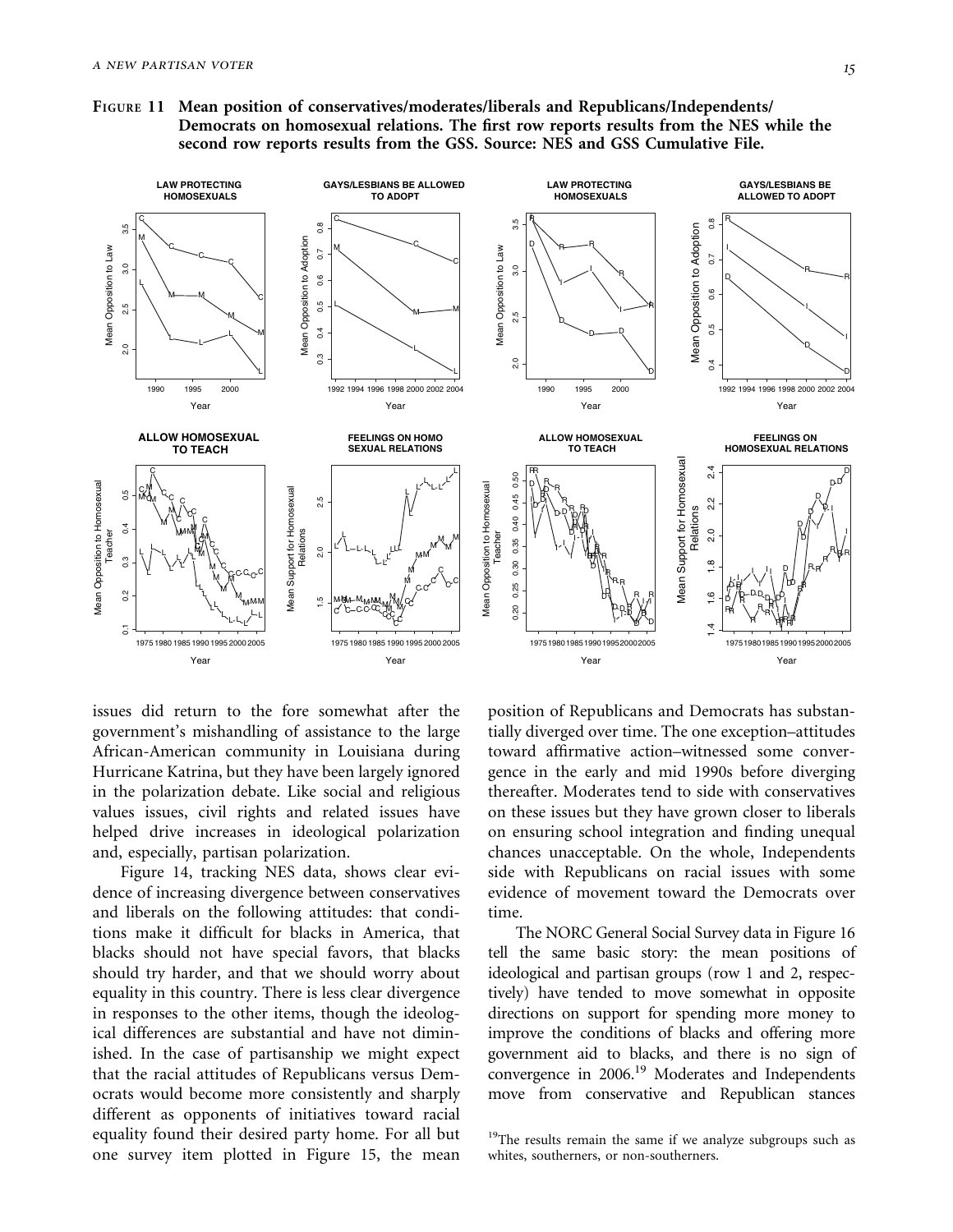

FIGURE 12 Mean position of conservatives/moderates/liberals and Republicans/Independents/ Democrats on family/moral values issues. Source: NES Cumulative File.

toward liberal and Democratic stances on these issues over time. What this analysis of racial issues suggests most is that in addition to the debate about moral and religious values issues polarizing American politics, not only has the centrality of party divisions on economic

welfare issues continued, but also the underlying role of race as a continuing source of political conflict persists. Not surprisingly, the issue of race has the potential to resurface suddenly, as it did after Hurricane Katrina struck.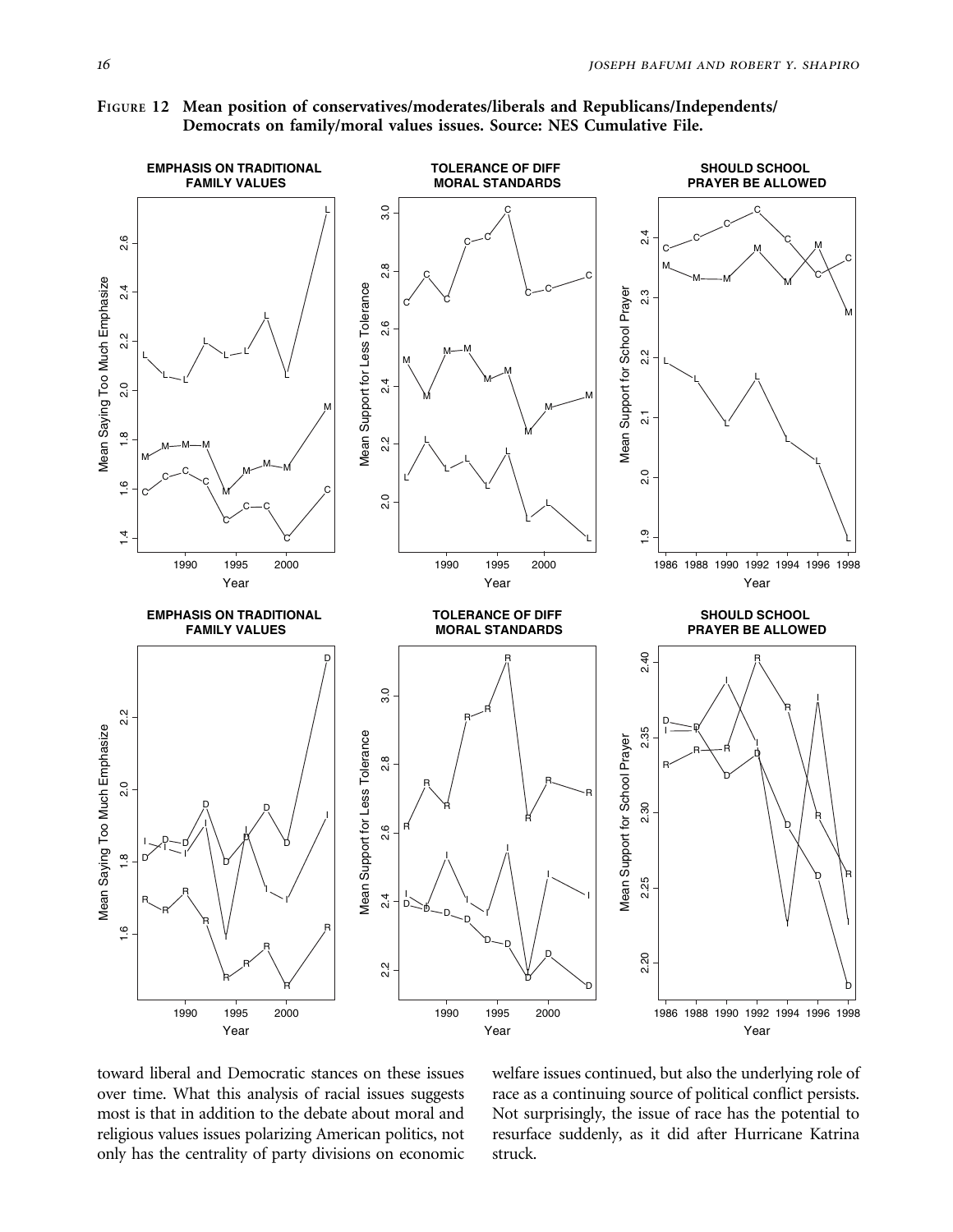



## Conclusion

With the advent of survey research and the behavioral revolution in political science, students of American politics have continually re-evaluated the individual level characteristics of the American voter. From the start, this reflection looked at alternative explanations or interpretations of voting behavior and at changes that might be occurring in the electorate and in public opinion. Partisanship became central and has remained so in these explanations and interpretation, beginning with its social and psychological bases. This includes the role of interpersonal communication and transmissions (Lazarsfeld, Berelson and Gaudet 1944; Campbell et al. 1960), and then increasingly–as we have reviewed here—its connection to voters' other political attitudes and preferences. While the apparent statistical effect found in surveys of individuals' partisan attachments on voting looked the same at the start of the current century as it did more than a half-century earlier, the partisanship of today's American voters is different: it is more connected to salient policy issues and to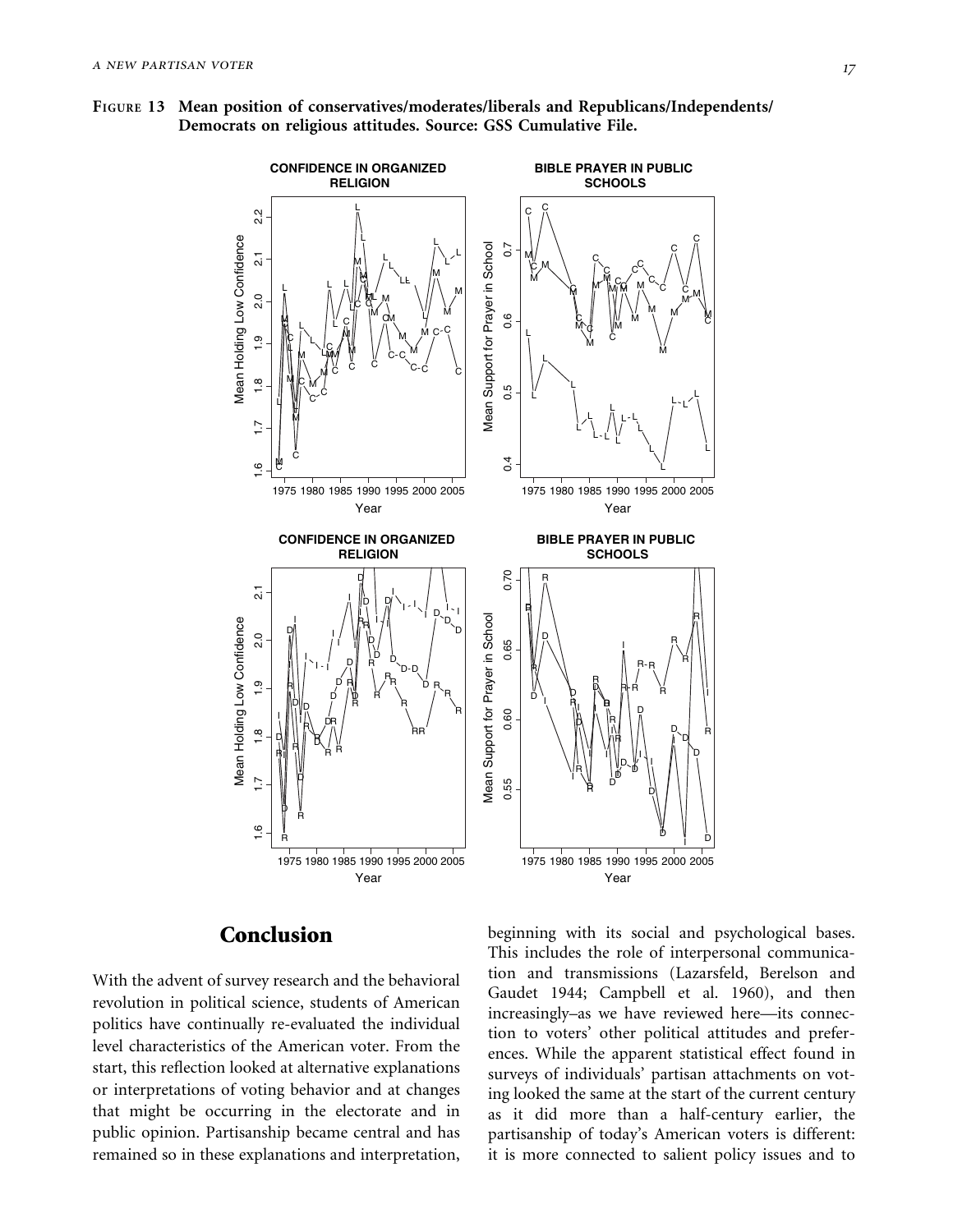

#### FIGURE 14 Mean position of conservatives, moderates and liberals on racial issues. Source: NES Cumulative File.

liberal-conservative ideological identification than it was at least as far back as the 1970s.

Socialization-based partisanship of the 1950s appeared, albeit limited by the available data, to give way in the 1960s and early 1970s as new issues and the internal realigning of the parties on the issue of race forced voters to reconsider their largely inherited partisan loyalties. New voters and some existing voters rejected any party label when responding to opinion surveys. What followed from the mid-1970s to the time in which we are writing (fall 2008) have been decades of an increasing connection between individuals' expressed partisanship and their selfreported ideology and a stronger connection between both partisanship and expressed liberal-conservative ideology and the opinions of Americans on policyrelated issues. This kind of partisan and ideological sorting and polarizing process increasingly reflected, and in turn further fueled, an even more pronounced partisan and ideological conflict among political leaders in both parties.<sup>20</sup>

20We have focused on voters in presidential elections. For offices lower than the presidency, we have seen increased partisan voting in congressional races suggesting that the growing ideological divide is apparent there as well. This has resulted in both parties being equally competitive for control of the House of Representative and the Senate (see Bartels (2000); Jacobson (2007b)). What has happened in the cases of voting for state and local executive and legislative offices is a subject that requires further research. Current research suggests that the relationship between state level partisanship and ideology has increased substantially since the Carter presidency (Erikson, Wright and McIver. 2006) as divided government outcomes and split-ticket voting have grown in state elections (Fiorina 2003). Overall, the relationship between partisanship and voting in gubernatorial and state legislative elections is strong but not quite as strong as for the presidency and Congress. Incumbency continues to have a very substantial influence on voting, but overall there is considerable variation across states that deserves further scrutiny (see Jewell and Morehouse (2001)).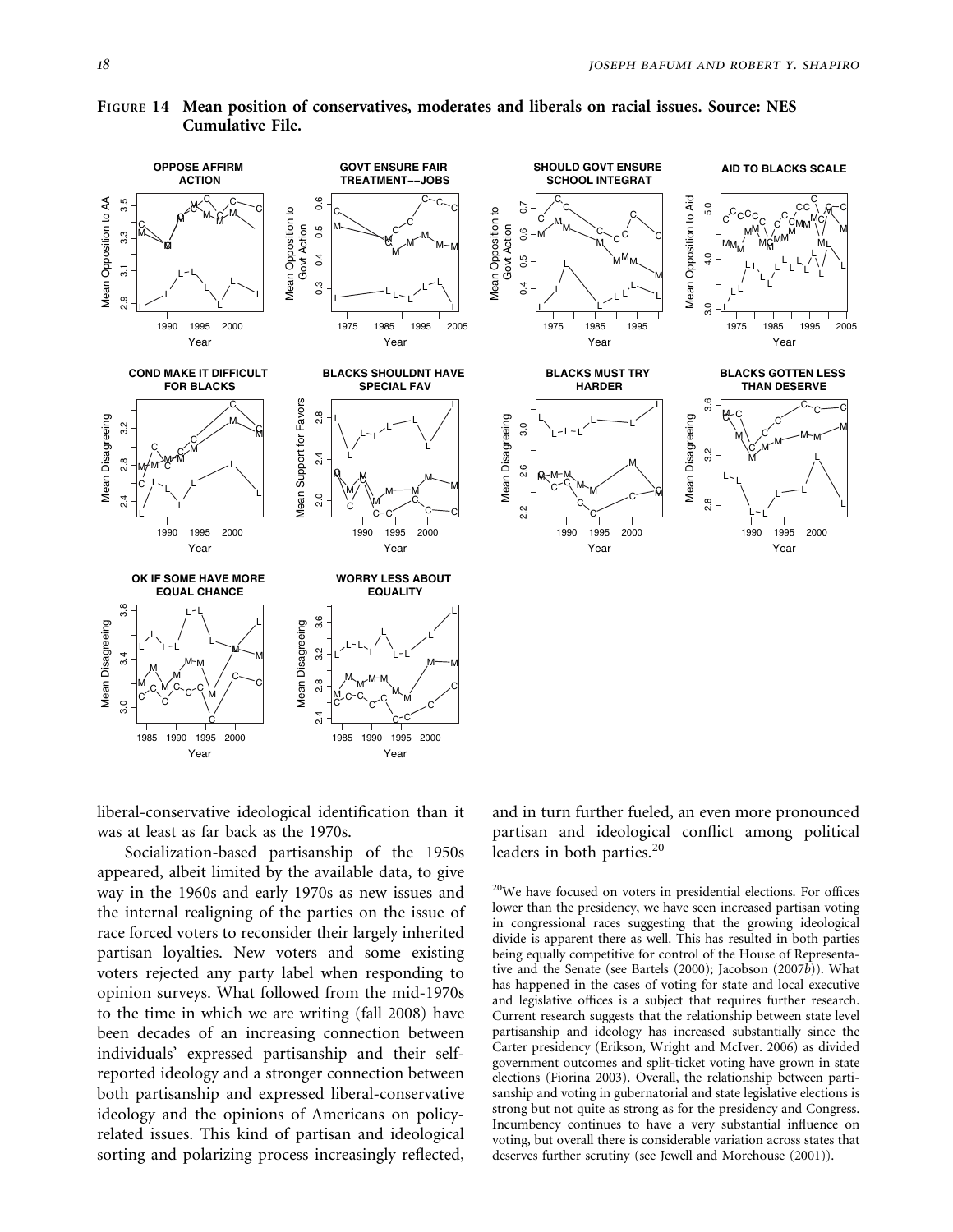Cumulative File.





An array of economic, racial, and new social and religious values issues have become aligned more visibly to partisanship and to liberal-conservative labels and cues, producing an increasingly issuebased and ideologically based partisan alignment. Self-identified Democrats or Republicans today have been as consistent partisan voters as their counterparts were in the 1950s era of party voting defined by the New Deal economic-based coalition and its opponents. Partisans in the first decade of the 21st century have ideological beliefs which are more heavily defined by issues beyond economic ones. Economic issues remain very important (still most important for voters and partisans, based on some compelling analyses; see Bartels (2006); Ansolabehere, Rodden and Snyder (2006)), but an ideologically based partisanship has been increasingly connected to racial issues, certain social values issues,

and even foreign policy.<sup>21</sup> We refer to this as polarization because it is individuals who consider themselves strongest in terms of partisanship and ideology who separate themselves most clearly on policy preferences and other political attitudes.

So strong is this connection of partisanship, ideology, and issue opinions that we must be cautious in saying that partisan voting has increased since the 1970s, returning to its 1950s prominence. It has, in the simple correlational sense, even when controlling for other demographic characteristics, but not in the sense of the psychological attachment that voters in

 $21$ As noted earlier (footnotes 1 and 15), partisan polarization has been tracked elsewhere on foreign policy issues (see Shapiro and Bloch-Elkon (2006, 2007); Snyder, Shapiro and Bloch-Elkon (2007)), and it has been most pronounced in the case of partisan differences in support for the Iraq war (see Jacobson(2007a,  $b$ )).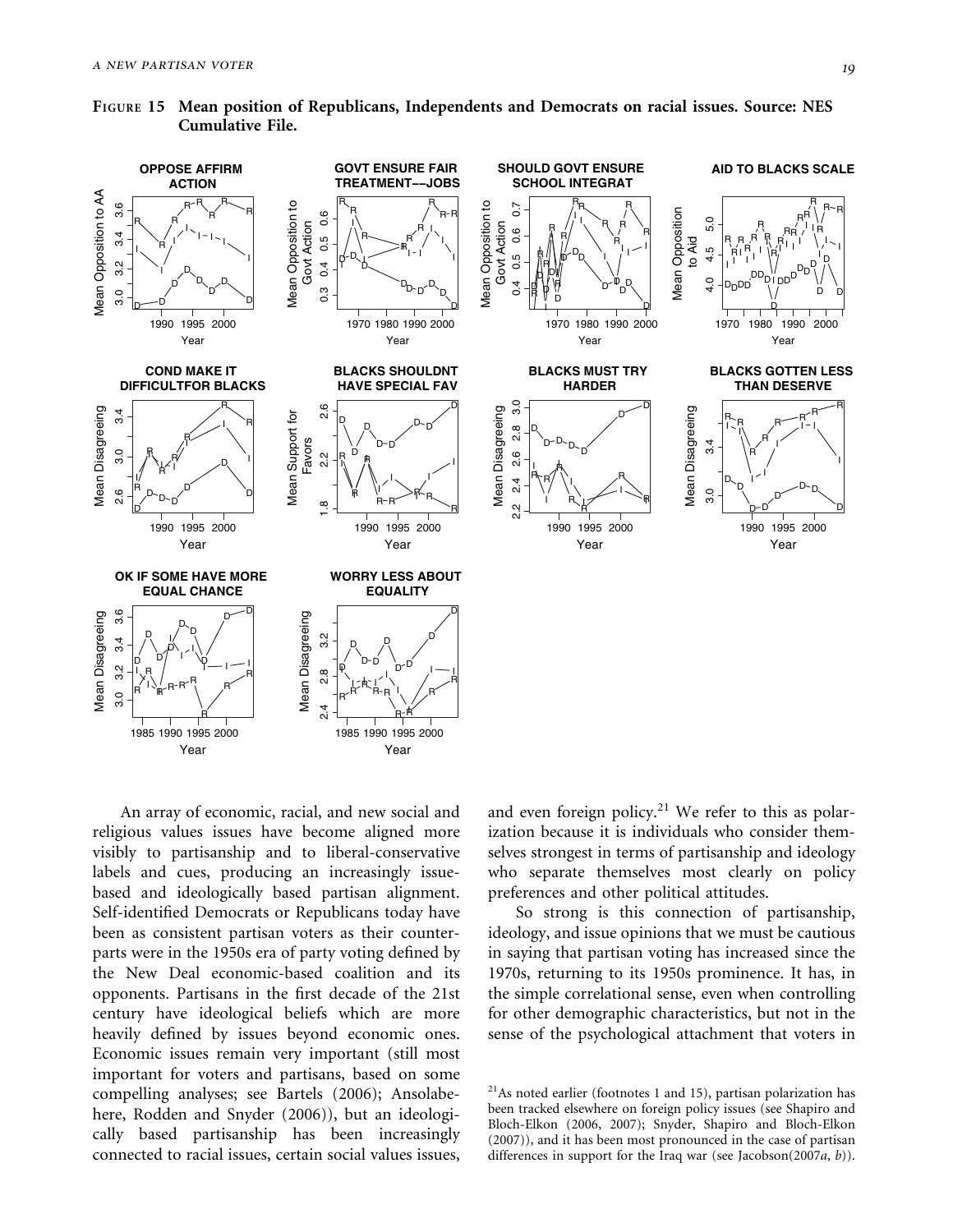

FIGURE 16 Mean position of conservatives/moderates/liberals and Republicans/Independents/ Democrats on racial opinions. Source: GSS Cumulative File.

the 1950s had–an attachment which was largely independent of any ideological or issue opinions they held.

What other implications can we draw from the existence of this new partisan voter? For one, such voters constitute the strong base that party leaders can appeal to and are obliged to respond to, particularly in primary elections. These voters, once created, may contribute to the increasingly visible partisan conflict that occurs at the elite level. On the other hand, the large number of voters who have not sorted themselves into the extremes remain the decisive, ostensibly centrist, voters in elections. The level of partisan conflict that the contemporary mass media thrive on and magnify will only change if the parties put forth candidates to appeal to these moderate voters.<sup>22</sup>

More broadly and normatively, these new partisan voters constitute new evidence bearing on the question of the ''democratic competence'' of the American voter. The critics who referred to the apparently mindless, non-ideological, non-issue driven voter that Columbia and Michigan scholars found in the 1940s and 1950s surely must change their tune. Issues and ideology have become deeply linked to

 $22$ The importance of centrist voters was clear in the 2006 midterm congressional elections when, as shown in the exit polls, Independents' negative evaluations of President Bush and the Iraq war drove them decisively in favor of Democratic congressional candidates (Jacobson 2007b, p.20).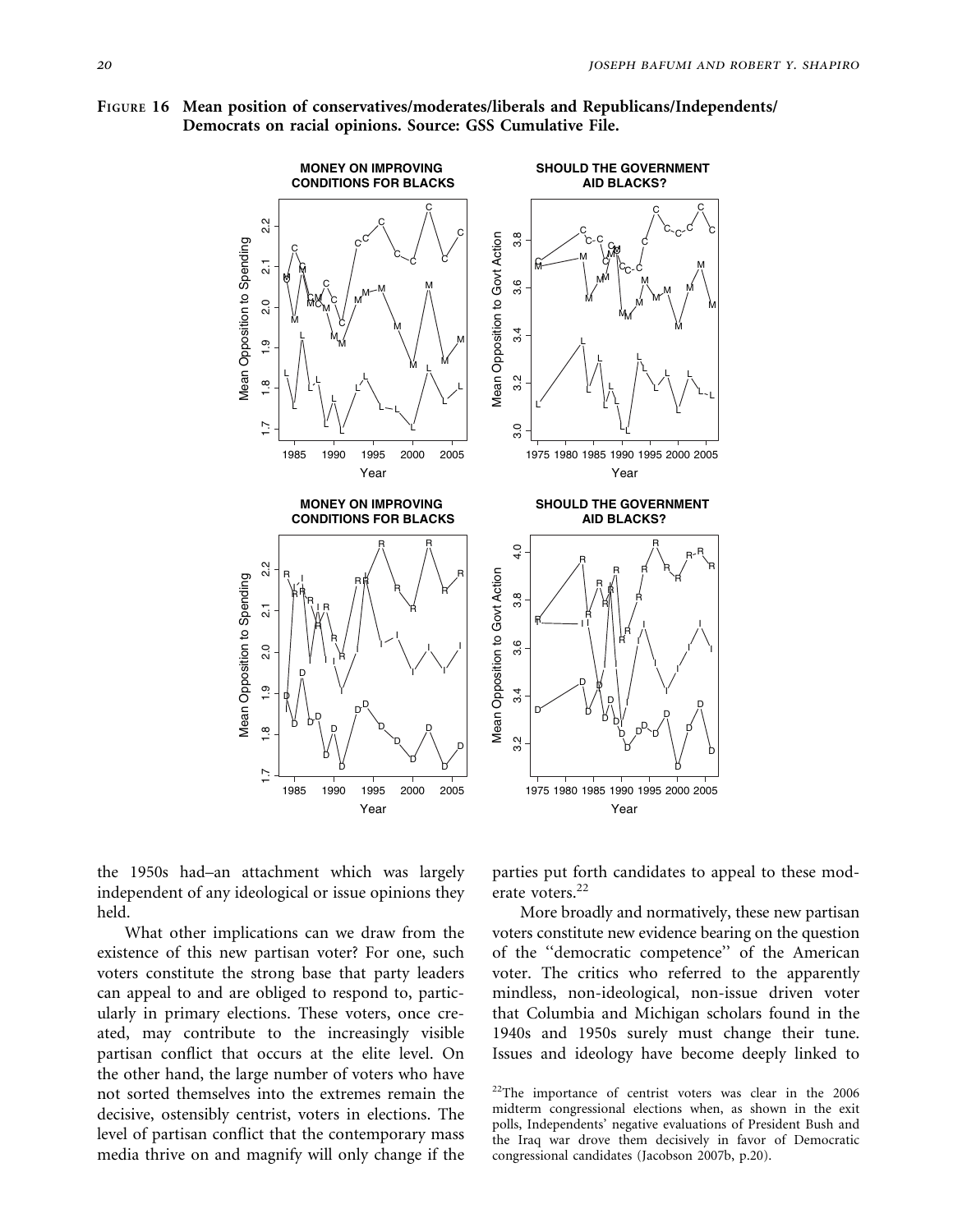partisanship. Curiously, this may involve such a wide range of issues that individuals link to liberalconservative ideology that no one has yet found a substantial increase in the kind of ideological consistency or ''constraint'' in the mass public that Converse (1964) sought to find. For example, Baldassarri and Gelman (2007) have reported for the available NES data that there has been only a modest increase in ideological consistency across issues. This has, however, occurred more so, as we would expect, among strong partisans and especially among Republicans who perhaps more aggressively than others staked out sharp positions on the new issues of abortion and gay rights (cf. Stimson (2004)). In any case, the importance of issues and ideology to partisanship would seem to speak well to the political competence of voters.

On the other hand, there is a possible downside that may come with strong partisanship of this sort, which requires further study. At the elite level, we know that political polarization has led to a high level of visible political conflict, one that has reached high levels of incivility, as we saw in the debate over Clinton's impeachment, the 2000 election results, and the Iraq war, as well as in the 2004 and 2006 elections. While incivility and polarization in government are not necessarily correlated, there is evidence that Congress—both the House and the Senate—had become less civil by the 1970s, and this decline became more pronounced as partisan conflict increased into the 1990s (see Uslaner (2000)). The broader policymaking consequences of this are not fully clear and warrant further research (see Fiorina and Abrams (2008); Jacobs and Shapiro (2000)).

At the level of the mass public, what may appear to be increasing competence may have negative consequences. Strong partisan attitudes may lead to rigidity of attitudes and opinions in the face of new and credible discrepant information. Not only might such new information be avoided through selective exposure, but its accuracy and validity might be denied as a result of ''motivated bias'' or flawed reasoning or no reasoning at all (see Marcus (1988); Lord and Lepper (1979); Taber and Lodge (2006); Shapiro and Bloch-Elkon (2006)). For example, might some voters be less engaged in retrospective voting, and therefore less likely to hold incumbents accountable, as they become more strongly anchored by their partisanship, ideology, and/or social, racial, and religious attitudes (e.g., Bafumi (2004))? Will polarized voters be pressured more greatly than voters in the past by processes of attitudinal balance, cognitive dissonance, or rationalization as they are exposed to new political information that challenges

their existing attitudes and preferences (e.g., Bafumi (2004); Erikson (2004); Shapiro and Bloch-Elkon (2006); Wawro (2006)). The new partisan voter poses important normative as well as empirical questions for research on political behavior.

Another question that deserves attention is why has partisanship become more ideological in recent times? This is a question that continues to engage scholars. Some believe that the polarization of political elites has set an example for the public to follow (Fiorina, Abrams and Pope 2006). This does not explain why elites have polarized. Perhaps there have been major party candidates who have successfully shifted the position of their party on major issues in hopes of gaining electoral advantage. For example, Barry Goldwater became the state's rights candidate in 1964 to attract southern voters. Although his campaign ended unsuccessfully, the Republican Party would eventually become the state's rights party and lose the mantle of civil rights to the Democrats. This helps to explain some of the ideological divergence between Republican and Democratic legislators in the United States in the 1970s. Many scholars regard race as the first issue that began to sort out political elites and then voters in the two major parties (Carmines and Stimson 1989; Hetherington 2001). Of course, candidates have long sought to exploit cleavages that may bring electoral advantage (see Stimson (2004)) and yet some attempts are made with greater fervor and success than others. Also, the steepest growth in the divergence between Republican and Democratic legislators began in the early 1990s. Further, the realignment of southern conservatives to the Republican party (following the lead of elites) took off in the early 1990s but increased less before (see data in McCarty, Poole and Rosenthal (2006) and Jacobson (2007a)).

So what explains the skyrocketing polarization in recent times? Some have argued for the growth of income inequalities and the effects of the mass media as explicators (McCarty, Poole and Rosenthal 2006; Mutz 2006; Jacobson 2007a; Prior 2007). While these explanations have merit, they are more likely symptoms rather than causes of partisan polarization. Parent and Bafumi (2008) offer the argument that polarization by elites in the United States is largely driven by the state of international external threat. When threats subside, as with a unipolar world for a superpower, elites lose incentives to work together and they gain incentives to compete over the allocation of economic and political benefits. When external threats increase, domestic polarization should decline. In turn, the posturing of elites affects the degree of polarization in the American electorate.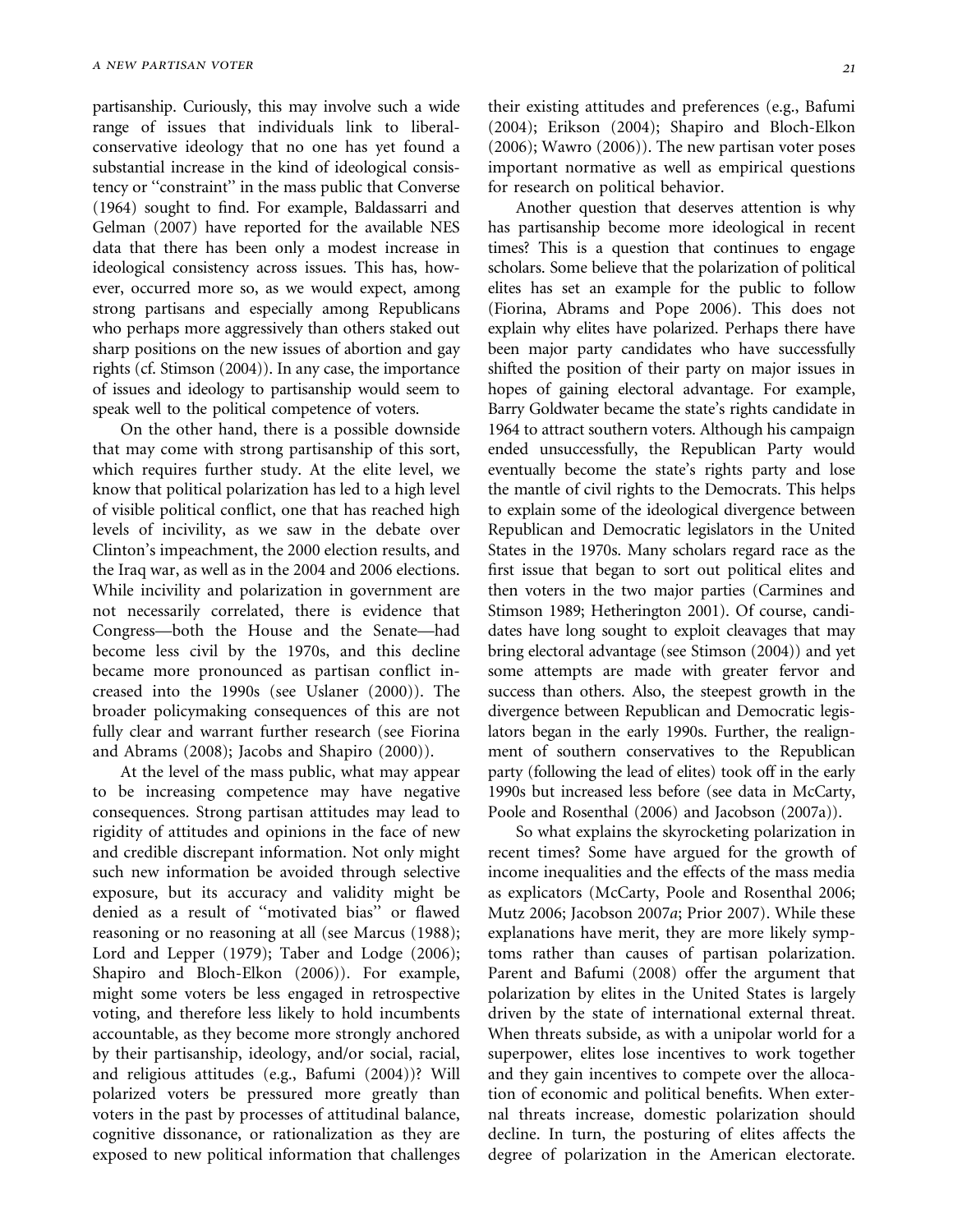Much of our data fit well with this explanation concerning when candidates can produce and exploit cleavages toward electoral gains (Snyder, Shapiro and Bloch-Elkon 2007). A slightly different theory proposed by Jacobs and Shapiro (2000) argues that once parties begin to become more homogenous (perhaps because of party leaders, critical issues, diminished external threat or some other reason), they can eschew public preferences to pursue and achieve policy goals. Thus, once the process of polarization begins, there are motivations that lead it to worsen. This helps to explain some of what our data show. The sources of partisan polarization remain an important topic for further research.

# Acknowledgments

The authors thank the editor, the anonymous reviewers, Robert Erikson, Andrew Gelman, Delia Baldassarri, Justin Phillips, and Eric Uslaner for their comments and assistance. Robert Shapiro is grateful to the Russell Sage Foundation for supporting this research as a 2006/2007 Visiting Scholar and to Columbia University's Institute for Social and Economic Research and Policy.

# Appendix A

Appendix A1: Descriptive statistics for all individual-level variables used for regression analysis in this study. Each variable's statistics are reported with their maximal sample size. For a variety of reasons, the actual sample sizes vary throughout the analysis.

| Variable        | Mean   | Std. Dev. Min. Max. |      |                             | N     |
|-----------------|--------|---------------------|------|-----------------------------|-------|
| Rep. Pres. Vote | 0.506  | 0.5                 | 0    | 1                           | 17551 |
| Female          | 0.552  | 0.497               | 0    | 1                           | 41395 |
| Education       | 2.395  | 0.958               | 1    | 4                           | 41059 |
| Religion        | 1.537  | 0.89                | 1    | 4                           | 41053 |
| Age             | 46.14  | 16.996              | 17   | 99                          | 39532 |
| Income          | 2.935  | 1.149               | 1    | 5                           | 37020 |
| White           | 0.833  | 0.373               | 0    | 1                           | 41498 |
| Party ID        | 3.61   | 2.114               | 1    | 7                           | 40109 |
| Ideology        | 4.309  | 1.419               | 1    | 7                           | 22293 |
| Parental Party  | 0.531  | 1.748               | $-2$ | $\mathcal{D}_{\mathcal{L}}$ | 12779 |
| Ideology Therm. | 52.298 | 15.577              | 0    | 97                          | 25862 |

| Appendix A2: Descriptive statistics for NES |
|---------------------------------------------|
| issue variables.                            |

| Variable                     |       | Mean Std. Dev. Min. Max. |              |   | N     |
|------------------------------|-------|--------------------------|--------------|---|-------|
| Affirm Action                | 3.312 | 1.018                    | 1            | 4 | 10959 |
| Fair Treatment-Jobs          | 0.464 | 0.499                    | $\Omega$     | 1 | 10578 |
| School Integration           | 0.517 | 0.5                      | $\theta$     | 1 | 15322 |
| Aid to Blacks                | 4.453 | 1.813                    | 1            | 7 | 27033 |
| Difficult for Blacks         | 2.884 | 1.358                    | 1            | 5 | 10344 |
| <b>Blacks-Special Favors</b> | 2.193 | 1.22                     | 1            | 5 | 11640 |
| Blacks-Try Harder            | 2.584 | 1.289                    | 1            | 5 | 10341 |
| Blacks-Less than<br>Deserve  | 3.288 | 1.243                    | 1            | 5 | 11572 |
| More than Equal<br>Chance    | 3.288 | 1.268                    | 1            | 5 | 15165 |
| Worry Less Equality          | 2.856 | 1.378                    | 1            | 5 | 15194 |
| Abortion                     | 2.848 | 1.086                    | 1            | 4 | 21003 |
| Trad. Family Values          | 1.774 | 0.992                    | 1            | 5 | 14266 |
| Tolerant Diff Moral<br>Stand | 2.511 | 1.235                    | $\mathbf{1}$ | 5 | 14231 |
| School Prayer                | 2.324 | 0.818                    | 1            | 4 | 11222 |
| Law Protect<br>Homosexuals   | 2.832 | 1.863                    | 1            | 7 | 8019  |
| Gay Adoption                 | 0.617 | 0.486                    | $\Omega$     | 1 | 4810  |
| Gov't Guar Jobs              | 4.348 | 1.868                    | 1            | 7 | 24287 |
| Spending Soc. Sec.           | 1.467 | 0.569                    | 1            | 3 | 18115 |
| Spending Welfare             | 2.263 | 0.725                    | 1            | 3 | 10118 |
| Spending Poor                | 1.565 | 0.648                    | 1            | 3 | 7736  |
| Spending Food Stamps 2.159   |       | 0.698                    | $\mathbf{1}$ | 3 | 15175 |
| Spending Homeless            | 1.404 | 0.615                    | 1            | 3 | 7984  |

#### Appendix A3: Descriptive statistics for GSS issue variables.

| Variable                     |       | Mean Std. Dev. Min. Max. |          |   | N     |
|------------------------------|-------|--------------------------|----------|---|-------|
| Abort-Defect                 | 0.189 | 0.392                    | $\theta$ | 1 | 33566 |
| Abort–No More                | 0.560 | 0.496                    | 0        | 1 | 33404 |
| Abort-Women's<br>Health      | 0.1   | 0.301                    | $\Omega$ | 1 | 33721 |
| Abort–Can't Afford           | 0.52  | 0.5                      | $\Omega$ | 1 | 33332 |
| Abort-Not Married            | 0.554 | 0.497                    | $\theta$ | 1 | 33309 |
| Abort-Any Reason             | 0.599 | 0.49                     | 0        | 1 | 26092 |
| Homosexual Teach             | 0.353 | 0.478                    | $\Omega$ | 1 | 27479 |
| Homosexual Relations         | 1.751 | 1.206                    | 1        | 4 | 27068 |
| Blacks-Improve Cond.         | 1.95  | 0.739                    | 1        | 3 | 13757 |
| Gov't Aid Blacks             | 3.526 | 1.283                    | 1        | 5 | 22024 |
| Confid. Religion             | 1.904 | 0.699                    | 1        | 3 | 31492 |
| Bible Prayer                 | 0.606 | 0.489                    | $\Omega$ | 1 | 23074 |
| Gov't-Reduce<br>Income Diff  | 3.725 | 1.956                    | 1        | 7 | 22612 |
| Gov't–Improve<br>Stand. Liv. | 2.888 | 1.18                     | 1        | 5 | 21645 |
| <b>Spending Cities</b>       | 2.11  | 0.757                    | 1        | 3 | 13208 |
| Spending Welfare             | 1.458 | 0.678                    | 1        | 3 | 15046 |
| Spending Nation's<br>Health  | 1.391 | 0.632                    | 1        | 3 | 15024 |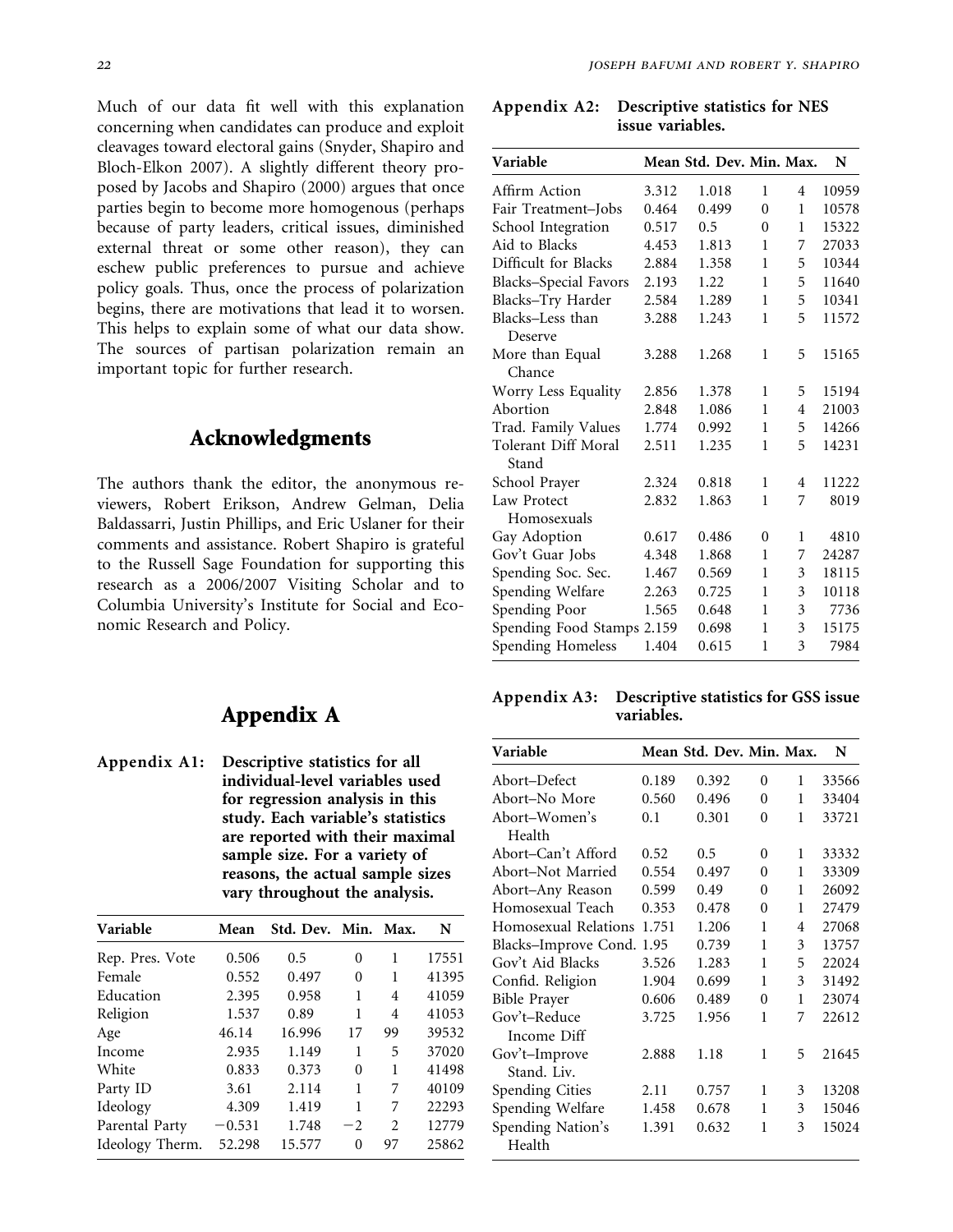Manuscript submitted 15 February 2007 Manuscript accepted for publication 2 March 2008

### References

- Abramowitz, Alan I. and Kyle L. Saunders. 1998. ''Ideological Realignment in the U.S. Electorate.'' Journal of Politics 60: 634–652.
- Adams, Greg D. 1997. ''Abortion: Evidence of Issue Evolution.'' American Journal of Political Science 41: 718–737.
- Aldrich, John. 1996. Why Parties? The Origin and Transformation of Party Politics in America. Chicago: University of Chicago Press.
- Ansolabehere, Stephen, Jonathan Rodden and James M. Snyder. 2006. ''Purple America.'' Journal of Economic Perspectives 20: 97–118.
- Bafumi, Joseph. 2003. ''The Regress of Ideological Sophisticates.'' Presented at the 2003 Annual Meeting of the American Political Science Association, Philadelphia, PA.
- Bafumi, Joseph. 2004. ''The Stubborn American Voter.'' Presented at the 2004 Annual Meeting of the American Political Science Association, Chicago, IL.
- Baldassarri, Delia and Andrew Gelman. 2007. ''Partisans Without Constraint: Political Polarization and Trends in American Public Opinion.'' Unpublished Manuscript.
- Bartels, Larry. 2000. ''Partisanship and Voting Behavior, 1952– 1996.'' American Journal of Political Science 44: 35–50.
- Bartels, Larry. 2006. ''What's the Matter with What's the Matter with Kansas? '' Quarterly Journal of Political Science 1: 201–226.
- Berelson, Bernard R., Paul F. Lazarsfeld and William N. McPhee. 1954. Voting: A Study of Opinion Formation in a Presidential Campaign. Chicago: University of Chicago Press.
- Bloch-Elkon, Yaeli and Robert Y. Shapiro. 2005. ''Deep Suspicion: Iraq, Misperception and Partisanship.'' Public Opinion Pros, www.PublicOpinionPros.com.
- Campbell, Angus, Philip E. Converse, Warren E. Miller and Donald E. Stokes. 1960. The American Voter. New York: Wiley.
- Carmines, Edward G. and James A. Stimson. 1989. Issue Evolution: Race and the Transformation of American Politics. Princeton, NJ: Princeton University Press.
- Carmines, Edward G., John McIver and James A. Stimson. 1987. ''Unrealized Partisanship: A Theory of Dealignment.'' Journal of Politics 49: 376–400.
- Carsey, Thomas M. and Geoffrey C. Layman. 2006. ''Changing Sides or Changing Minds? Party Identification and Policy Preferences in the American Electorate.'' American Journal of Political Science 50: 464–477.
- Converse, Philip E. 1964. The Nature of Belief Systems in Mass Publics. In Ideology and Discontent, ed. David E. Apter. New York: Free Press, pp. 206–261.
- Converse, Philip E. and Gregory B. Markus. 1979. "Plus ça Change.The NewCPS Election Study Panel.'' American Political Science Review 73: 32–49.
- Erikson, Robert S. 2004. ''Economic Voting: Micro vs. Macro Perspectives.'' Presented at the Annual Meeting of the Political Methodology, Stanford University.
- Erikson, Robert S., Gerald C. Wright and John P. McIver. 2006. Public Opinion in the States: A Quarter Century of Change and Stability. In Public Opinion in State Politics, ed. Jeffrey E. Cohen. Stanford, CA: Stanford University Press, pp. 229–253.
- Erikson, Robert S., Michael B. MacKuen and James A. Stimson. 2002. The Macro Polity. New York: Cambridge University Press.
- Fiorina, Morris P. 1981. Retrospective Voting in American National Elections. New Haven: Yale University Press.
- Fiorina, Morris P. 2003. Divided Government. New York: Pearson Longman.
- Fiorina, Morris P. and Samuel J. Abrams. 2008. ''Political Polarization in the American Public.'' Annual Review of Political Science 11: 563–588.
- Fiorina, Morris P., Samuel J. Abrams and Jeremy C. Pope. 2006. Culture War? The Myth of a Polarized America. 2nd ed. New York: Pearson Longman.
- Franklin, Charles H. and John E. Jackson. 1983. ''The Dynamics of Party Identification.'' American Political Science Review 77: 957–973.
- Gelman, Andrew, Boris Shor, Joseph Bafumi and David K. Park. 2007. ''Rich State, Poor State, Red State, Blue State: What's the Matter with Connecticut?'' Quarterly Journal of Political Science 2: 345–367.
- Green, Donald Philip, Bradley Palmquist and Eric Schickler. 2002. Partisan Hearts and Minds: Political Parties and the Social Identities of Voters. New Haven: Yale University Press.
- Hetherington, Marc J. 2001. ''Resurgent Mass Partisanship: The Role of Elite Polarization.'' American Political Science Review 95: 619–631.
- Jacobs, Lawrence R. and Robert Y. Shapiro. 2000. Politicians Don't Pander: Political Manipulation and the Loss of Democratic Responsiveness. Chicago: University of Chicago Press.
- Jacobson, Gary C. 2007a. A Divider, Not a Uniter: George W. Bush and the American People. New York: Pearson Longman.
- Jacobson, Gary C. 2007b. ''Referendum: The 2006 Midterm Congressional Elections.'' Political Science Quarterly 122: 1–24.
- Jewell, Malcolm E. and Sarah M. Morehouse. 2001. Political Parties and Elections in American States. Washington, D.C.: Congressional Quarterly.
- Key, V. O. Jr. 1955. "A Theory of Critical Elections." Journal of Politics 17: 3–18.
- Knight, Kathleen and Robert S. Erikson. 1997. Ideology in the 1990s. In Understanding Public Opinion, ed. Barbara Norrander and Clyde Wilcox. Washington, D.C.: Congressional Quarterly Press, pp. 91–110.
- Langer, Gary and Jon Cohen. 2005. ''Voters and Values in the 2004 Election.'' Public Opinion Quarterly 69: 744–759.
- Layman, Geoffrey. 2001. The Great Divide: Religious and Cultural Conflict in American Party Politics. New York: Columbia University Press.
- Lazarfeld, Paul F., Bernard Berelson and Hazel Gaudet. 1944. The People's Choice: How the Voter Makes Up His Mind in a Presidential Campaign. New York: Columbia University Press.
- Lord, C. G., L. Ross and M. R. Lepper. 1979. ''Biased assimilation and attitude polarization: The effects of prior theories on subsequently considered evidence.'' Journal of Personality and Social Psychology 37: 2098–2109.
- Luskin, Robert C., John P. McIver and Edward G. Carmines. 1989. "Issues and the Transmission of Partisanship." American Journal of Political Science 33: 440–458.
- MacKuen, Michael B., Robert S. Erikson and James A. Stimson. 1989. ''Macropartisanship.'' American Political Science Review 83: 1125–1142.
- Marcus, George E. 1988. ''Democratic Theories and the Study of Public Opinion.'' Polity 21: 25–44.
- Mayer, William G. 1992. The Changing American Mind: How and Why Public Opinion Changed between 1960 and 1988. Ann Arbor: University of Michigan Press.